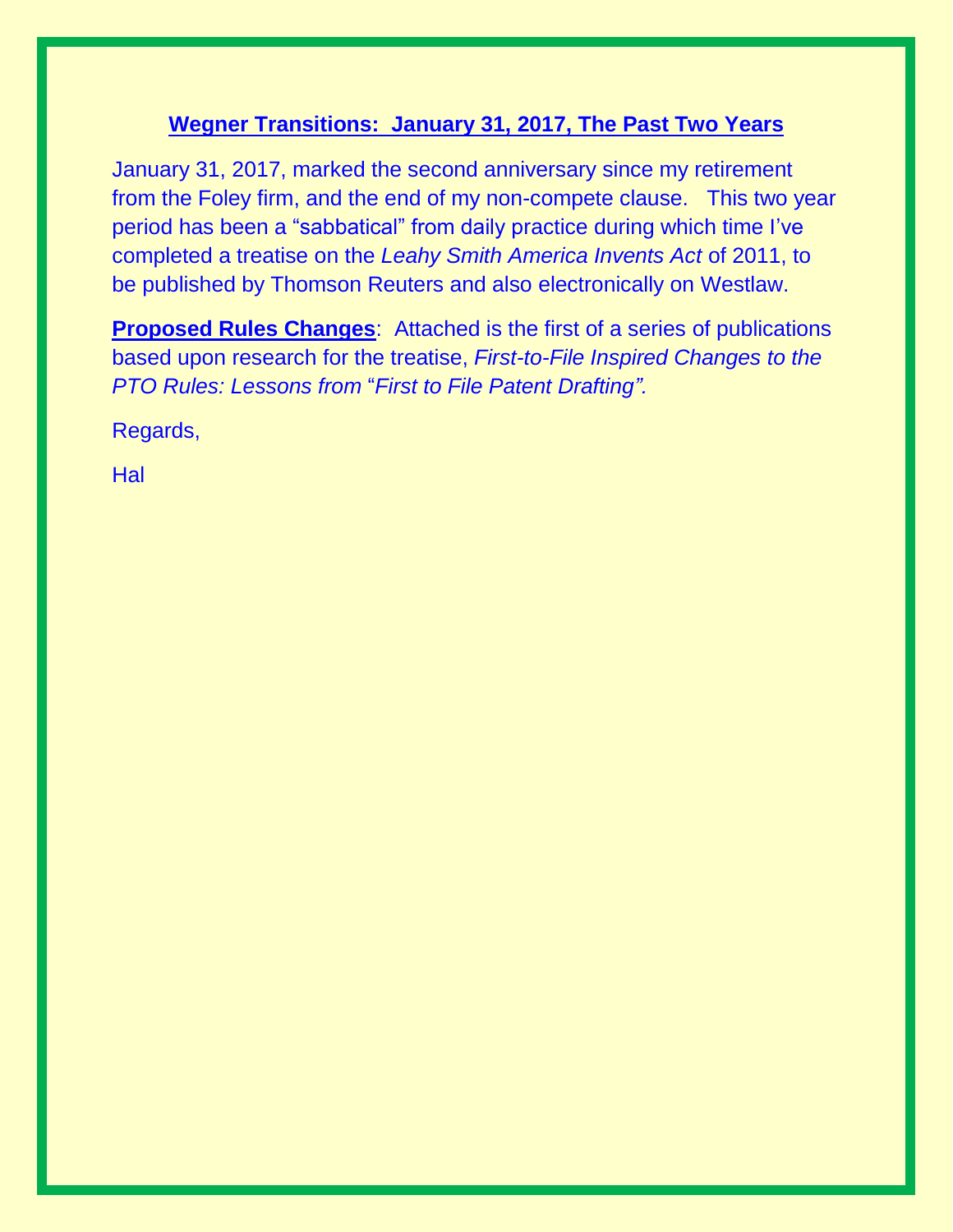# **FIRST-TO-FILE INSPIRED CHANGES TO THE PTO RULES: LESSONS FROM** *FIRST TO FILE PATENT DRAFTING\**

Harold C. Wegner*\*\**

|                           | <b>DETAILED TABLE OF CONTENTS</b>                                      | 2              |
|---------------------------|------------------------------------------------------------------------|----------------|
|                           | ORIGINS OF THE CHANGES PROPOSED IN THIS PAPER                          | 3              |
|                           | <b>DIRECTOR LEE'S RESPONSE TO THE PROPOSED RULES</b>                   | 3              |
| <b>THE PROPOSED RULES</b> |                                                                        | 4              |
|                           | 37 CFR § 1.56 Duty to disclose information material to patentability.  | $\overline{4}$ |
|                           | 37 CFR § 1.71 Detailed description and specification of the invention. | 5 <sup>5</sup> |
|                           | 37 CFR § 1.72 Title and abstract.                                      | 5              |
|                           | 37 CFR § 1.73 Summary of the invention.                                | 6              |
| 37 CFR § 1.75 Claim(s).   |                                                                        | 7              |
|                           | 37 CFR § 1.77 Arrangement of application elements.                     | 8              |
| 37 CFR § 1.97             | Filing of information disclosure statement.                            | 8              |
| 37 CFR § 1.99.            | <b>Background of the Invention</b>                                     | 9              |
|                           |                                                                        |                |

# **APPENDIX: REFORMULATED RULE 73** 10

\* This paper is an outgrowth of research for the writer's treatise, FIRST TO FILE PATENT DRAFTING: A PRACTITIONER'S GUIDE (Thomson Reuters forthcoming 2017), which will also be available on Westlaw.

\*\* President, The Naples Roundtable, Inc., 8805 Tamiami Trail North PMB-150, Naples, Florida 34108. [hwegner@gmail.com](mailto:hwegner@gmail.com). The views of the author are personal and do not represent the views of The Naples Roundtable or any other organization or person.

February 4, 2017

\_\_\_\_\_\_\_\_\_\_\_\_\_\_\_\_\_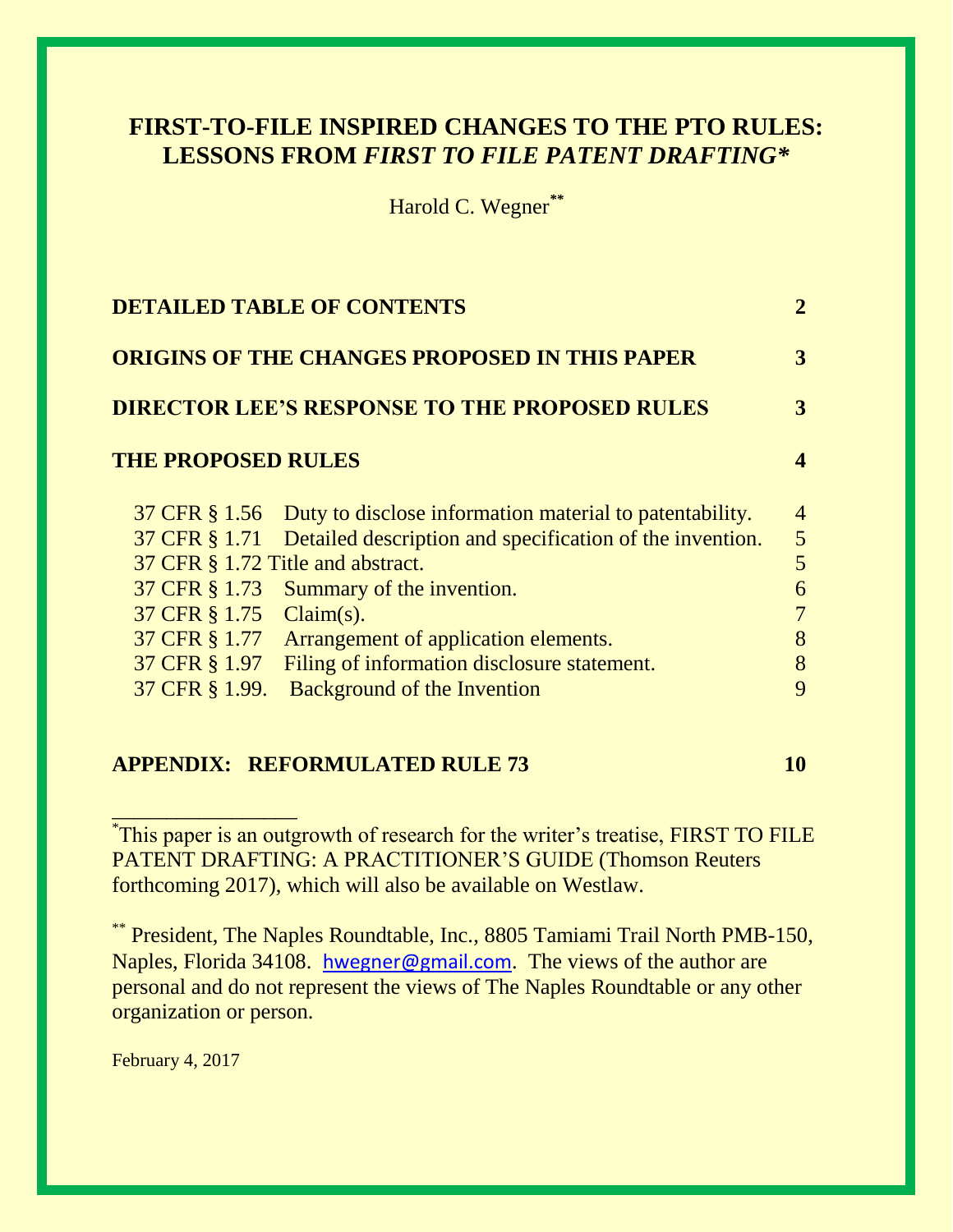# **DETAILED TABLE OF CONTENTS**

| <b>ORIGINS OF THE CHANGES PROPOSED IN THIS PAPER</b> |                                                           |                         |
|------------------------------------------------------|-----------------------------------------------------------|-------------------------|
|                                                      | <b>DIRECTOR LEE'S RESPONSE TO THE PROPOSED RULES</b>      | $\overline{3}$          |
| <b>THE PROPOSED RULES</b>                            |                                                           | $\overline{\mathbf{4}}$ |
| 37 CFR § 1.56                                        | Duty to disclose information material to patentability.   | $\overline{4}$          |
| 37 CFR § 1.71                                        | Detailed description and specification of the invention.  | 5                       |
| 37 CFR § 1.72 Title and abstract.                    |                                                           | $5\overline{)}$         |
| 37 CFR § 1.73                                        | Summary of the invention.                                 | 6                       |
| 37 CFR § 1.75                                        | $Claim(s)$ .                                              | $\overline{7}$          |
| 37 CFR § 1.77                                        | Arrangement of application elements.                      | 8                       |
| 37 CFR § 1.97                                        | Filing of information disclosure statement.               | 8                       |
| 37 CFR § 1.99.                                       | <b>Background of the Invention</b>                        | 9                       |
|                                                      | <b>APPENDIX: REFORMULATED RULE 73</b>                     | 10                      |
| I. INTRODUCTION                                      |                                                           | 10                      |
|                                                      | II. UPDATED RULES: A. FIRST TO FILE IMPERATIVE            | 11                      |
|                                                      | III. NEW RULE 73(a): TRUMPING CUOZZO SPEED                | 14                      |
|                                                      | IV. NEW RULE 73(b): GENERIC COVERAGE FOR AN ELEMENT       | 14                      |
|                                                      | V. NEW RULE 73(c): "INVENTIVE CONCEPT"                    | 15                      |
|                                                      | VI. NEW RULE 73(d): GENERIC UTILITY                       | 18                      |
|                                                      | VII. NEW RULE 73(e): RIGHT TO EXPERIMENTAL USE            | 18                      |
|                                                      | A. A Split within the Judiciary                           |                         |
|                                                      | B. Compelling a Federal Circuit En Banc Review            |                         |
|                                                      | C. The Theoretical Nature of "Too Much" Patent Protection |                         |
|                                                      | <b>VIII. ELIMINATION OF OUTDATED PROVISIONS</b>           | 22                      |
|                                                      | A. Rule 73 -- Proper Statutory Basis Until 65 Years Ago   |                         |
|                                                      | <b>B.</b> The <i>Manual</i> is also Outdated              |                         |
| IX. CONCLUSION                                       |                                                           | 24                      |
|                                                      |                                                           |                         |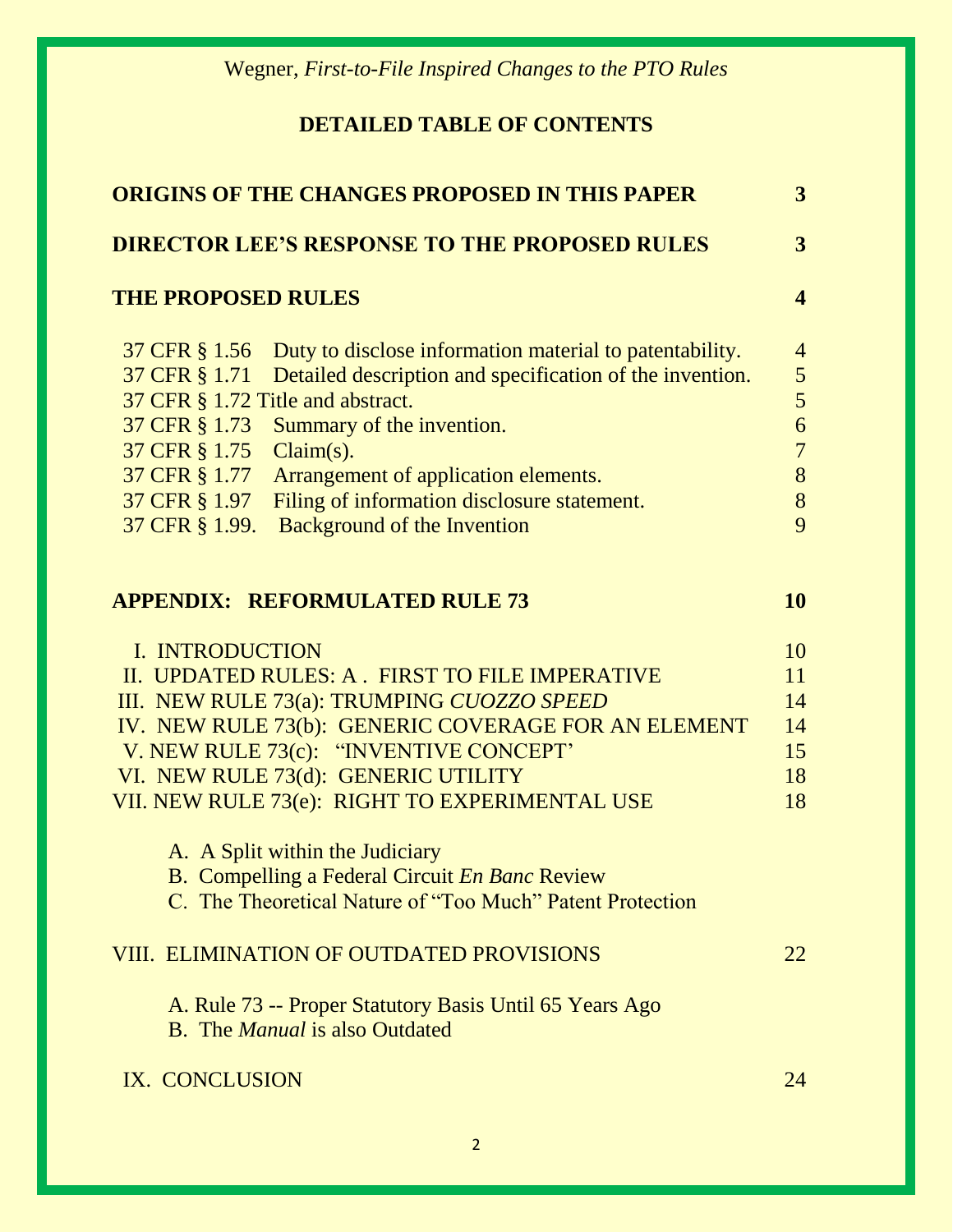#### **ORIGINS OF THE CHANGES PROPOSED IN THIS PAPER**

The pressure to file patent applications as early as possible under the new first-to-file regime of the *Leahy Smith America Invents Act* of 2011 requires a rethinking by the Government of its published procedures in the *Rules of Practice* 

*in Patent Cases.* To the extent that the regulations delay the first filing of a United States patent application any such delay may be fatal versus a junior inventor who wins the race to the Patent Office; this is particularly the case where an Asian or European applicant has a priority date keyed to a "home country" application with fewer formalities that delay a first filing, where the "home country" priority date trumps a domestic competitor's delayed first filing date in the United States.

Many of the changes in this paper deal with the time pressure of the new first-to-file regime while others were developed as part of a comprehensive study of the *Rules of Practice in Patent Cases.* The proposed rules in this paper are a byproduct of a two year effort to produce a new treatise, FIRST TO FILE PATENT DRAFTING: A PRACTITIONER'S GUIDE, now under publication by Thomson Reuters which will also appear electronically on Westlaw.

# **DIRECTOR LEE'S RESPONSE TO THE PROPOSED RULES**

The question may be fairly asked: Why weren't proposed changes directed to the then Director, the Hon. Michelle K. Lee? The answer: The original proposal was presented to her in August 2016. Neither Ms. Lee nor anyone in her Office acknowledged the proposals. (The proposals were shunted to the Office of the Assistant Commissioner who, like Ms. Lee, never substantively responded, but that office did acknowledge receipt of the proposals.)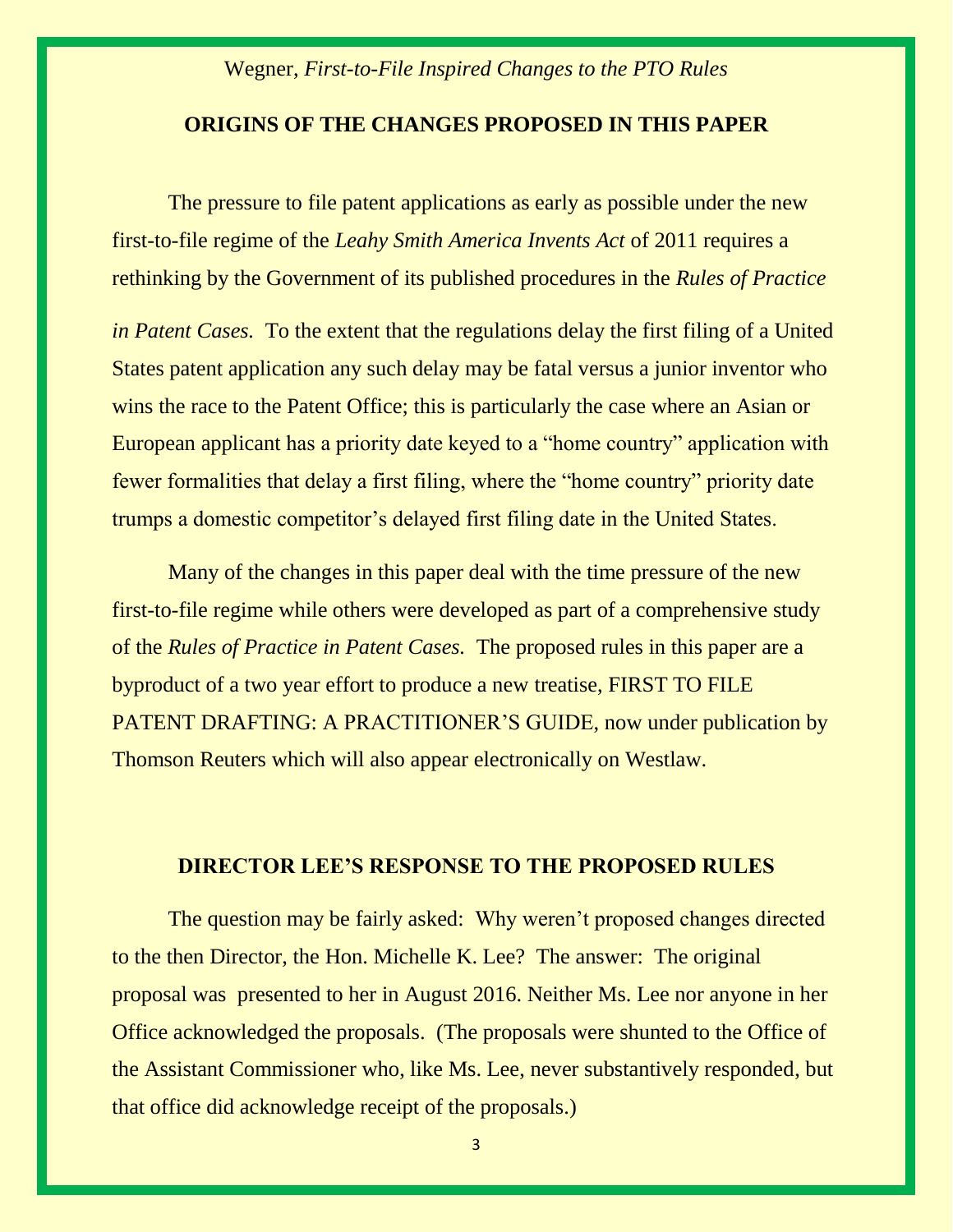# **THE PROPOSED RULES**

### **37 CFR § 1.56 Duty to disclose information material to patentability. <sup>1</sup>**

(a) A patent by its very nature is affected with a public interest. The public interest is best served, and the most effective patent examination occurs when, at the time an application is being examined, the Office is aware of and evaluates the teachings of all information material to patentability. Each individual associated with the filing and prosecution of a patent application has a duty of candor and good faith in dealing with the Office, which includes a duty to disclose to the Office all information known to that individual to be material to patentability as defined in this section. The duty to disclose information exists with respect to each pending claim until the claim is cancelled or withdrawn from consideration, or the application becomes abandoned. Information material to the patentability of a claim that is cancelled or withdrawn from consideration need not be submitted if the information is not material to the patentability of any claim remaining under consideration in the application. There is no duty to submit information which is not material to the patentability of any existing claim. The duty to disclose all information known to be material to patentability is deemed to be satisfied if all information known to be material to patentability of any claim issued in a patent was cited by the Office or submitted to the Office in the manner prescribed by §§ 1.97(b)-(d) and 1.98 **or made available to the Office by its inclusion in the Global Dossier Initiative**. However, no patent will be granted on an application in connection with which fraud on the Office was practiced or attempted or the duty of disclosure was violated through bad faith or intentional misconduct. The Office encourages applicants to carefully examine:

(1) Prior art cited in search reports of a foreign patent office in a counterpart application **unless included in the Global Dossier Initiative**, and (2) The closest information over which individuals associated with the filing or prosecution of a patent application believe any pending claim patentably defines, to make sure that any material information contained therein is disclosed to the Office **or included in the Global Dossier Initiative**. \* \* \*

 $\overline{a}$ 

<sup>&</sup>lt;sup>1</sup> The Global Dossier Initiative is now up and running. It provides the American (or other counterpart) Examiner with the full prior art citations from parallel prosecution files. Given that the U.S. Examiner should study the parallel prior art citations, now is the time to modify 37 CFR § 1.56(a) to *exclude* from the applicant's duty to disclose any prior art that is included in the Global Dossier Initiative. The complete Rule 56(a) would read as shown here, with additions shown in **bold underlined**.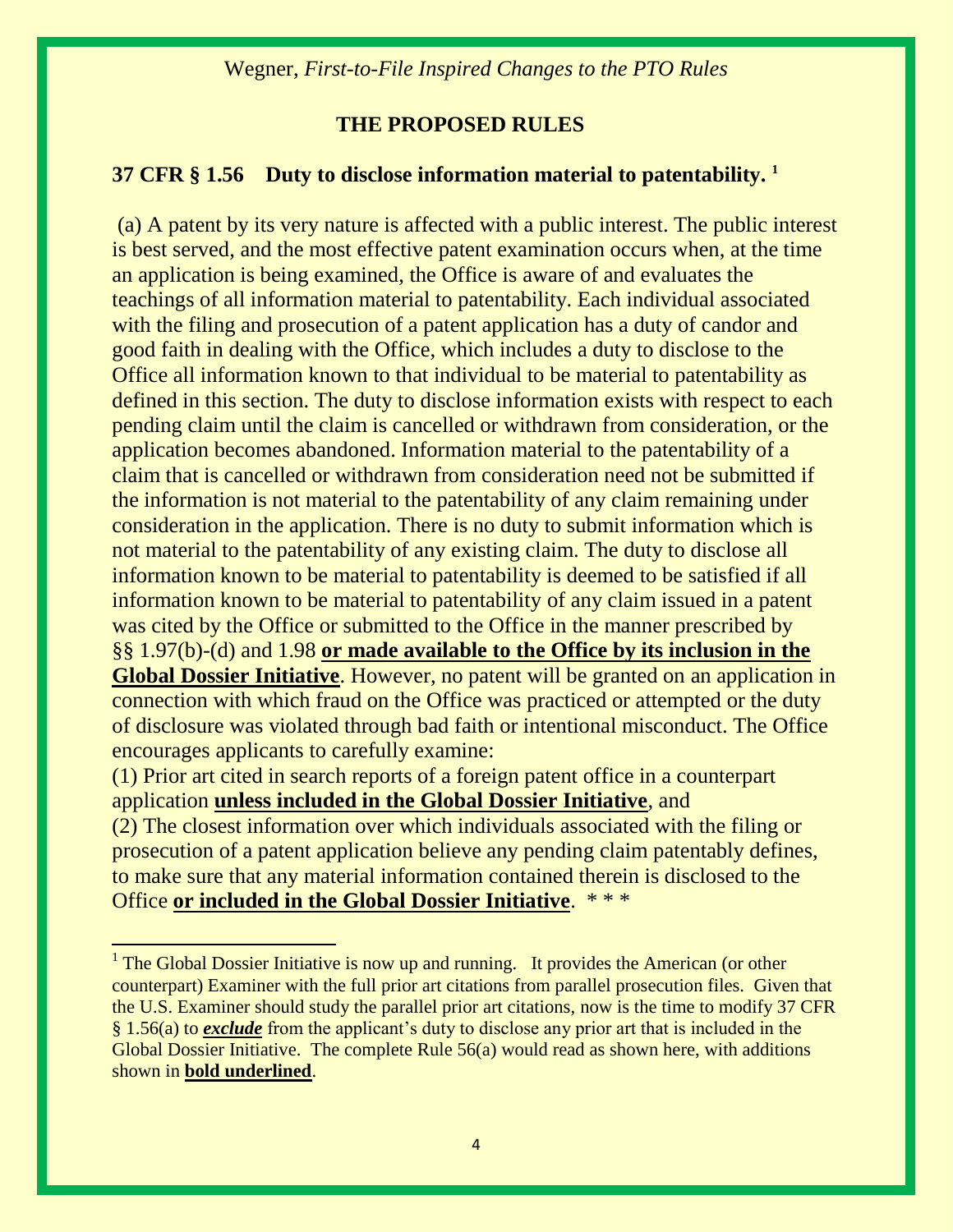# **37 CFR § 1.71 Detailed description and specification of the invention.**

\* \* \*

(c) [**deleted**] [*In the case of an improvement, the specification must particularly point out the part or parts of the process, machine, manufacture, or composition of matter to which the improvement relates, and the description should be confined to the specific improvement and to such parts as necessarily cooperate with it or as may be necessary to a complete understanding or description of it*.]

\* \* \*

#### **37 CFR § 1.72 Title and abstract.**

 $\overline{a}$ 

\* \* \*

(b) A brief abstract of the technical disclosure in the specification must commence on a separate sheet, preferably following the claims, under the heading "Abstract" or "Abstract of the Disclosure." The sheet or sheets presenting the abstract may not include other parts of the application or other material. The abstract must be as concise as the disclosure permits, preferably not exceeding 150 words in length. The purpose of the abstract is to enable the Office and the public generally to determine quickly from a cursory inspection the nature and gist of the technical disclosure.

**(c) In lieu of the requirements of a brief abstract under the previous subsection, it shall be sufficient to recite verbatim the elements of the broadest claim and, in the case of an invention of a chemical or biotechnology prod<sup>2</sup>uct, a specific utility for such product.**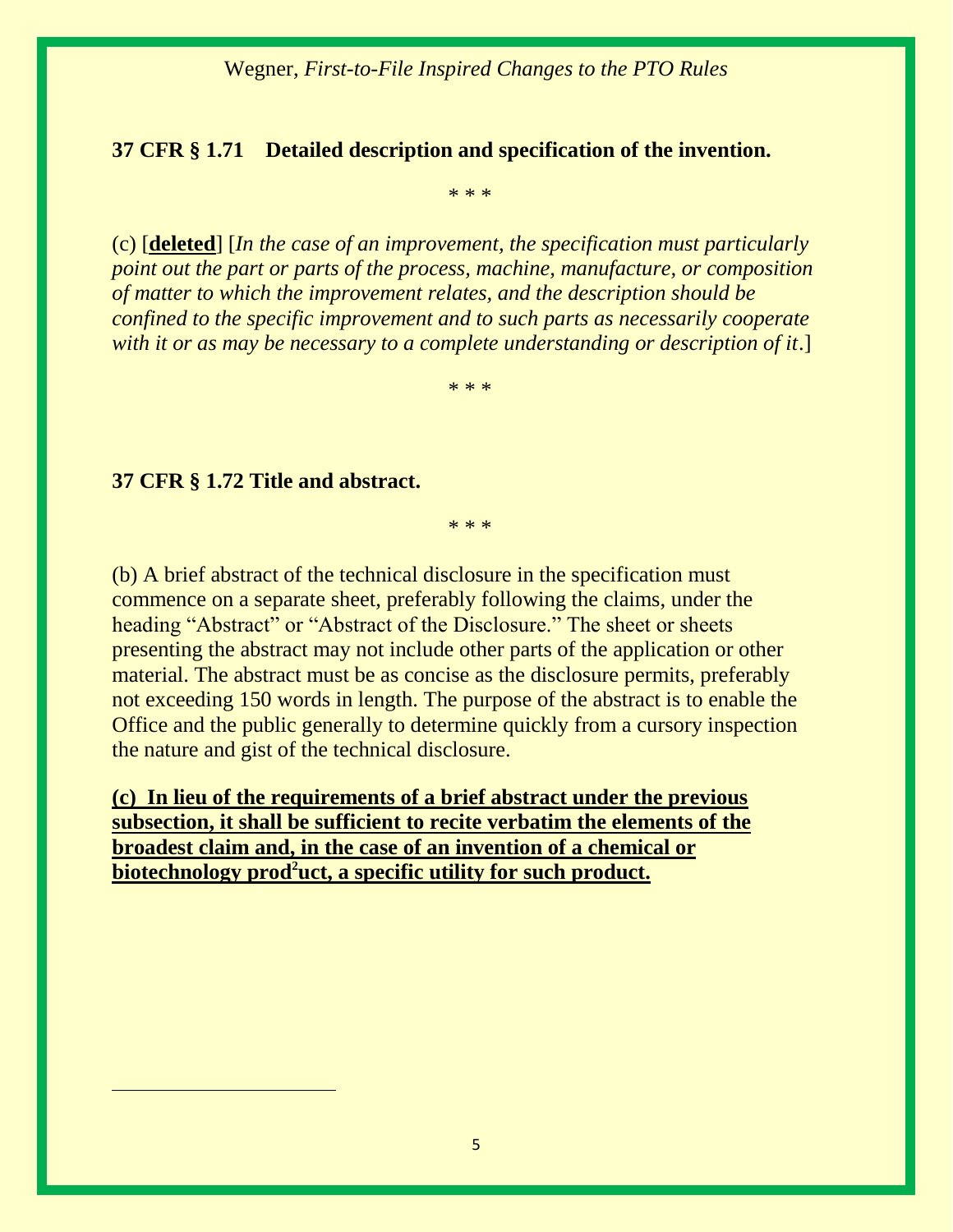# **37 CFR § 1.73 Summary of the invention.<sup>3</sup>**

"A brief summary of the invention may include the following features:

"(a) A specific definition of an element of the claimed invention may be provided in which case that specific definition shall trump any otherwise broader reasonable interpretation of that element.

"(b) A generic element in a claim shall be given an interpretation to cover the full scope of the meaning of that generic element; to emphasize the breadth of such generic element alternative exemplifications of such element maybe provided beyond any shown in the Detailed Description of the Invention.

"(c) a patentable element or patentable combination of elements under sections 102 and 103 of this title, where such patentable element or patentable combination is identified as an "inventive concept" shall negate any otherwise case law exclusion from patent-eligibility under section 101 of the statute.

(d) in the case of a an element which is a generic composition of matter, a recitation of a specific utility for such generic composition shall satisfy the requirement that such invention is useful under section 101 of the statute.

(e) an express disclaimer of the applicant's right under any patent against a third party that "experiments on" a patented invention.

 $\overline{a}$ 

<sup>&</sup>lt;sup>3</sup> The rule, *here*, is entirely new in content. The appendix includes the proposed rule with changes from the current rule, together with an explanation for each of the five subsections.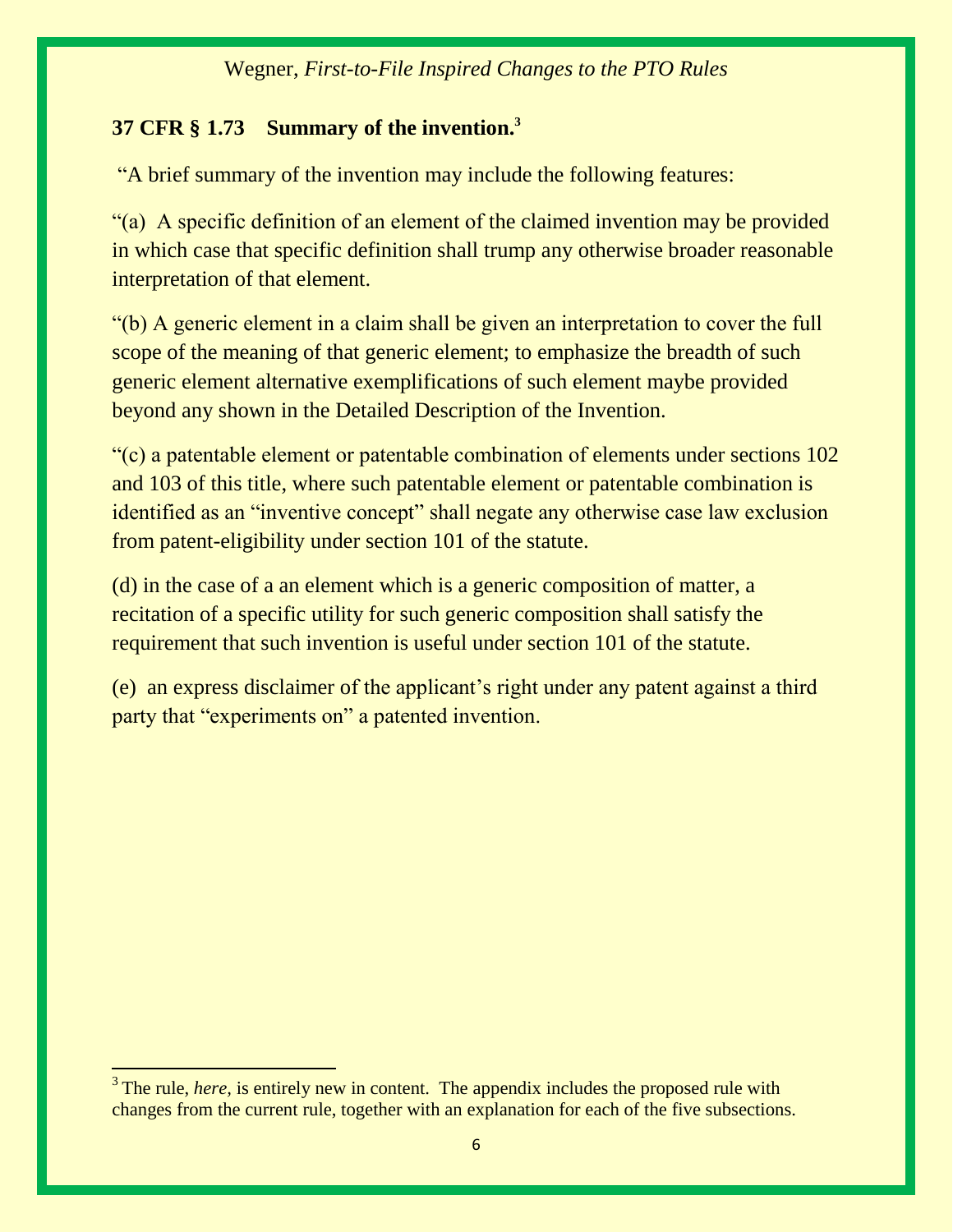#### **37 CFR § 1.75 Claim(s).**

\* \* \*

(b) More than one claim may be presented provided they differ substantially from each other and are not unduly multiplied. **Where more than twenty claims are presented in an application and there is apparent duplication amongst two or more claims, the Examiner may require the applicant to explain why all claims are necessary and require provisional election of no more than twenty claims for further prosecution.** 

\* \* \*

 $(d)(1)$  The claim or claims must conform to the invention as set forth in the **Summary of the Invention** [*remainder of the specification and the terms and phrases used in the claims must find clear support or antecedent basis in the description so that the meaning of the terms in the claims may be ascertainable by reference to the description. (See § 1.58(a) )*].

\* \* \*

(e) **reserved** [*Where the nature of the case admits, as in the case of an improvement, any independent claim should contain in the following order:* 

*(1) A preamble comprising a general description of all the elements or steps of the claimed combination which are conventional or known,* 

*(2) A phrase such as "wherein the improvement comprises," and* 

*(3) Those elements, steps, and/or relationships which constitute that portion of the claimed combination which the applicant considers as the new or improved portion*.]

\* \* \*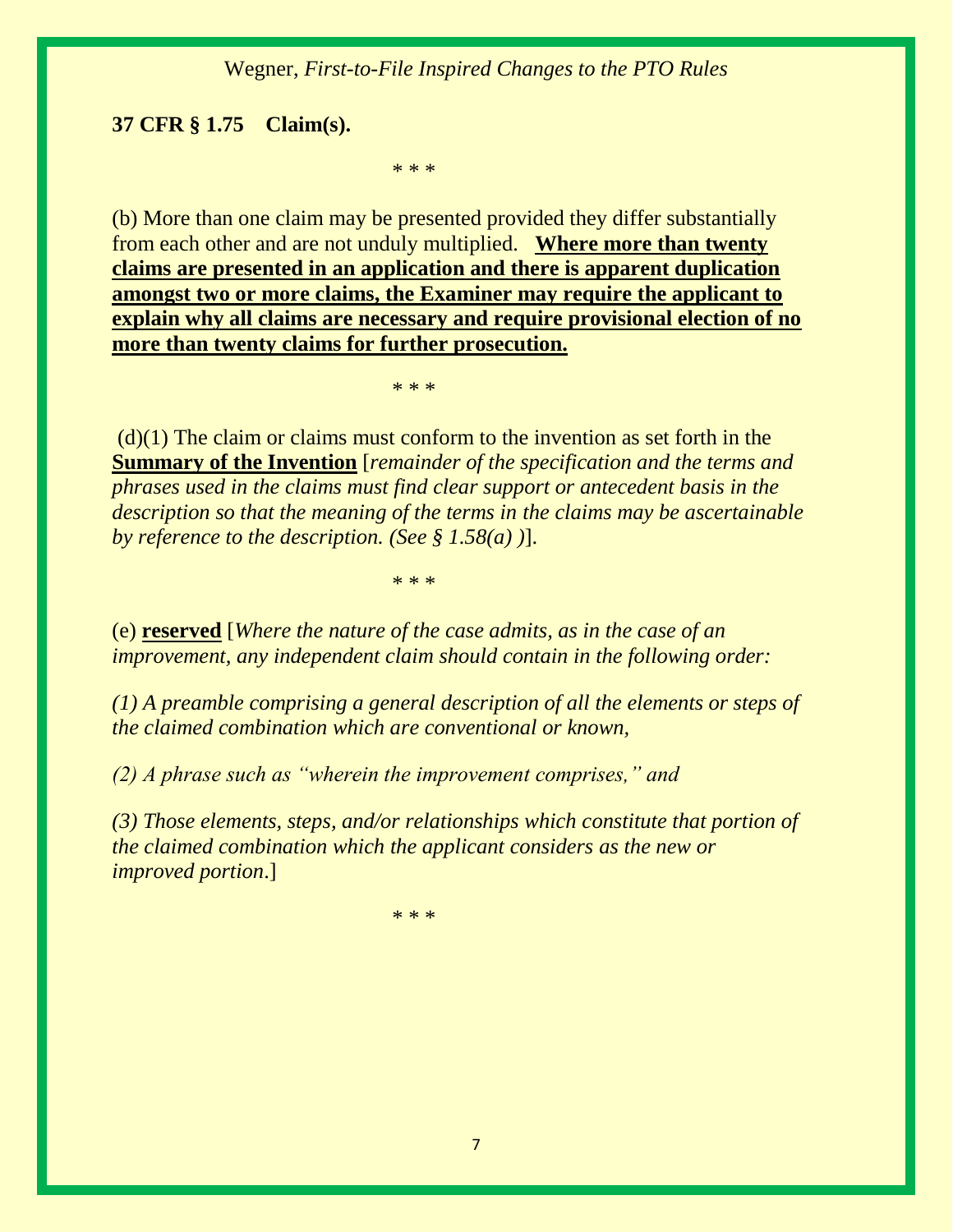# **37 CFR § 1.77 Arrangement of application elements.**

(a) The elements of the application, if applicable, should appear in the following order:

\* \* \*

(7) Background of the invention**, if present**.

\* \* \*

# **37 CFR § 1.97 Filing of information disclosure statement.**

# **Unless the applicant files a** *Background of the Invention* **under § 1.99, the applicant shall file an Information Disclosure Statement under this section and § 1.98**:

(a) In order for an applicant for a patent or for a reissue of a patent to have an information disclosure statement in compliance with § 1.98 considered by the Office during the pendency of the application, the information disclosure statement must satisfy one of paragraphs (b), (c), or (d) of this section.

(b) An information disclosure statement shall be considered by the Office if filed by the applicant within any one of the following time periods:

(1) Within **fifteen [***three***]** months of the **later of the** filing date of a national application **or claimed priority date of such national application** other than a continued prosecution application under § 1.53(d) ;

\* \* \*

(b) An information disclosure statement shall be considered by the Office if filed by the applicant within any one of the following time periods:

(1) Within **fifteen [***three*] months of the **later of the** filing date of a national application **or claimed priority date of such national application** other than a continued prosecution application under § 1.53(d) ;

\* \* \*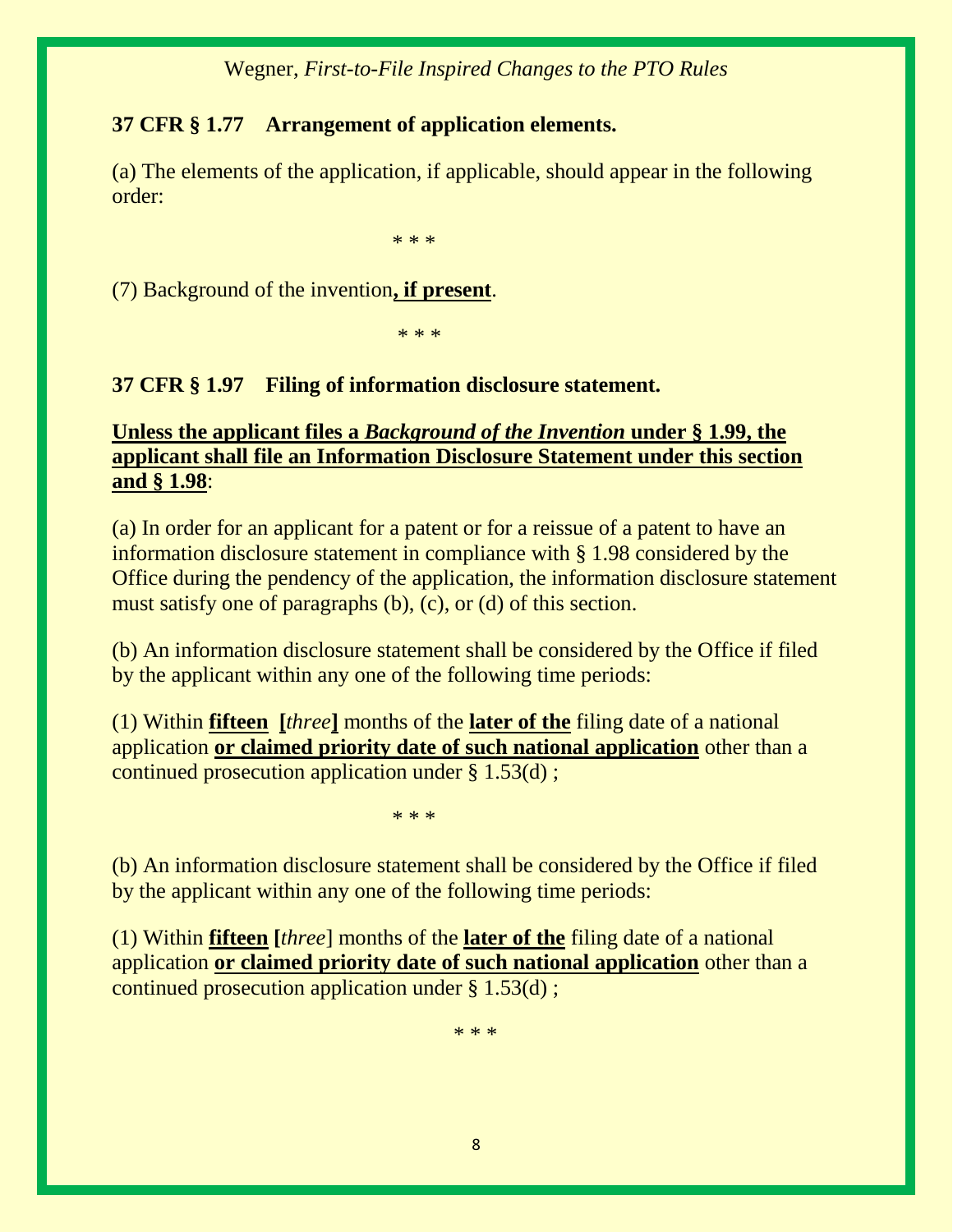# **37 CFR § 1.99. Background of the Invention<sup>4</sup>**

**(a) An applicant may file a section captioned** *Background of the Invention* **as part of the patent application which shall consist of a list identifying the most pertinent prior art known to the applicant; a copy of each cited reference shall accompany the citation.**

**(b) The** *Background of the Invention* **may be filed either as part of the original application or by amendment at any time up to fourteen months from the earliest claimed priority date, accompanied by a copy of each cited reference.**

**(c) If the** *Background of the Invention* **contains more than five prior art citations, the applicant shall certify the reason that more than five prior art references are needed when the applicant shall only cite the most pertinent prior art.**

**(d) A** *Background of the Invention* **meeting the requirements of this section shall be considered to meet the duty of disclosure under 37 CFR §§ 1.97, 1.98.**

"The Background of the Invention may include the following parts:

"(1) Field of the Invention: A statement of the field of art to which the invention pertains. This statement may include a paraphrasing of the applicable U.S. patent classification definitions. The statement should be directed to the subject matter of the claimed invention.

"(2) Description of the related art including information disclosed under 37 C.F.R. 1.97 and 37 C.F.R. 1.98: A paragraph(s) describing to the extent practical the state of the prior art or other information disclosed known to the applicant, including references to specific prior art or other information where appropriate. Where applicable, the problems involved in the prior art or other information disclosed which are solved by the applicant's invention should be indicated. See also MPEP § 608.01(a), § 608.01(p) and § 707.05(b)."

<sup>4</sup> There is neither a statutory nor rules basis for a *Background of the Invention.* Instead the requirement for a *Background of the Invention* is found in MPEP § 608.01(c), *Background of the Invention*: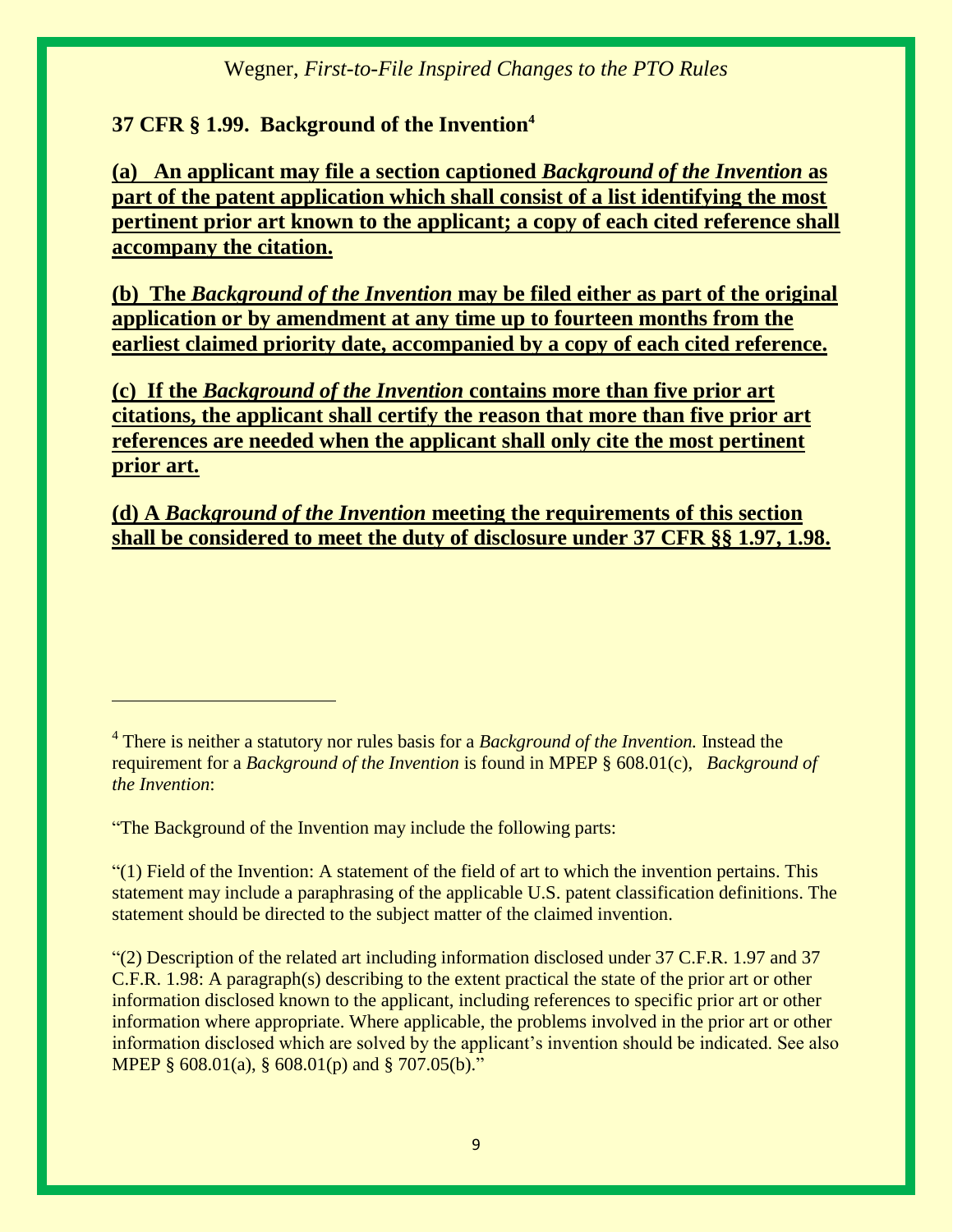#### **APPENDIX: REFORMULATED RULE 73**

#### **I. INTRODUCTION**

This paper proposes the streamlining of American patent filing procedures, spurred by the need to be "first to file" under the *Leahy Smith American Invents Act* of 2011. Americans up to the present time have been disadvantaged by having more complex and arcane filing requirements than overseas applicants in their home countries. Under "first to file" it is imperative that red tape and formalities be cut for the original American application to put the American applicant on a par with overseas applicants in the race to the *first* (home) "courthouse."

While there are a variety of rules and practices that should be changed, for the purpose of the present paper, the focus is on just one rule, Rule 73, 37 CFR § 1.73, which is proposed to be reformulated to take into account contemporary issues that face applicants today. Proposed new Rule 73 is split into four units, each representing an area where an improved practice is necessary. First, the proposed rule is stated. The changes from the current Rule 73 are shown next.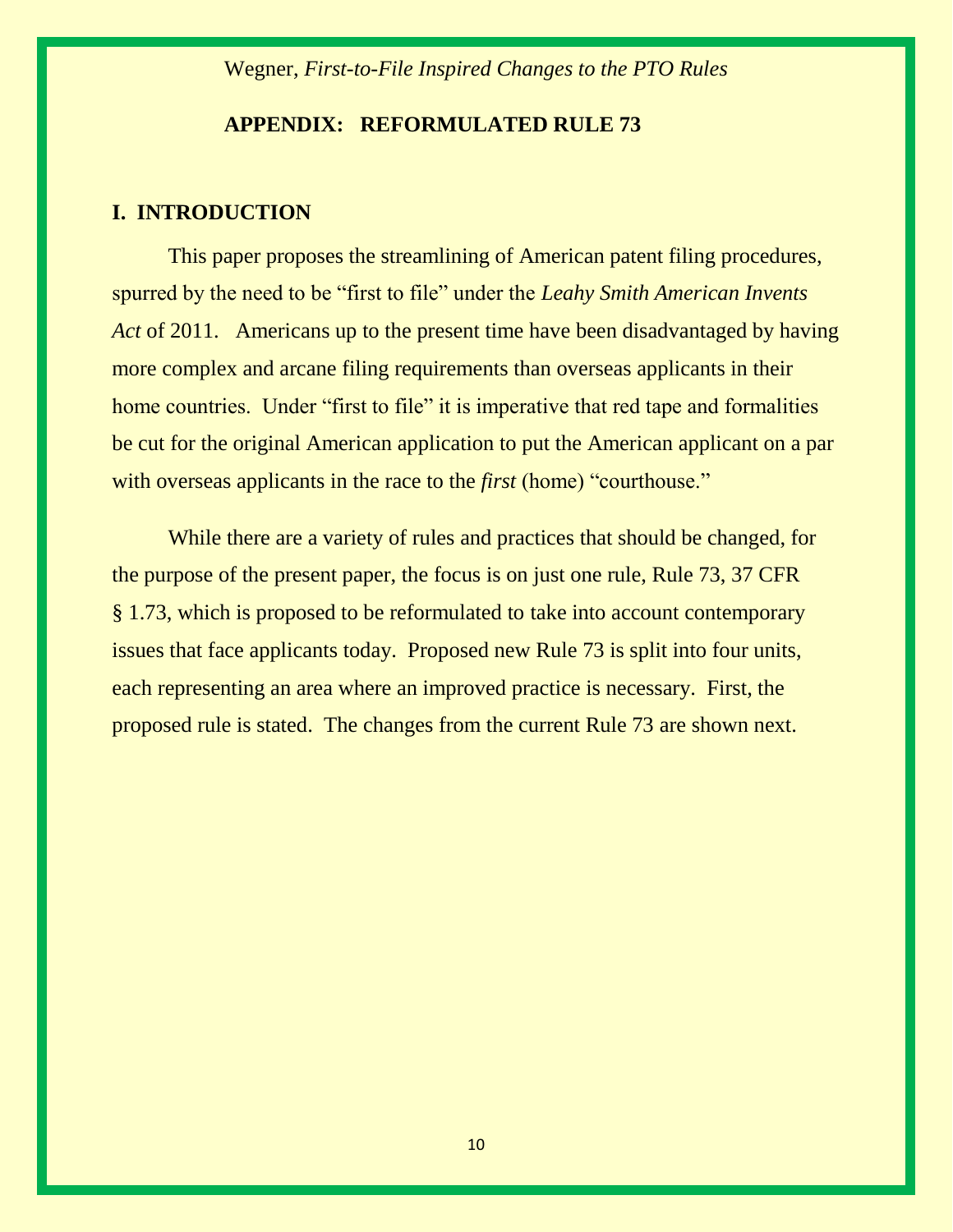#### **II. UPDATED RULES: A FIRST TO FILE IMPERATIVE**

The creation of the first-to-file system in the United States has created a global competition amongst inventors to win the race to the "home" Patent Office. While in theory an inventor can file first in any Paris Convention country, as a practical matter of language and convenience, the first filing in 99+ percent of all cases is in the inventor's home country.

This means that if the Japanese patent law facilitates early filing due to simpler filing requirements than under American patent law, and if the added formalities and requirements of American patent law mean that an American first filing is slowed down by two weeks or so vis a vis the speedier first filing in Japan, then if American and a Japanese inventors are contemporaneous working on the same subject matter, the Japanese inventor even if second to invent will be first to file in his home country even if the American inventor is two weeks senior in terms of when he made his invention.

Thus, it is imperative that the United States modify its filing practices to facilitate the earliest filing dates for the American inventor in his home patent office. (Of course, the Japanese or other overseas patent applicant will also have to meet American formal requirements when entering the United States, but that applicant will have one year to meet such requirements, given that he has the security of his Japanese priority date.)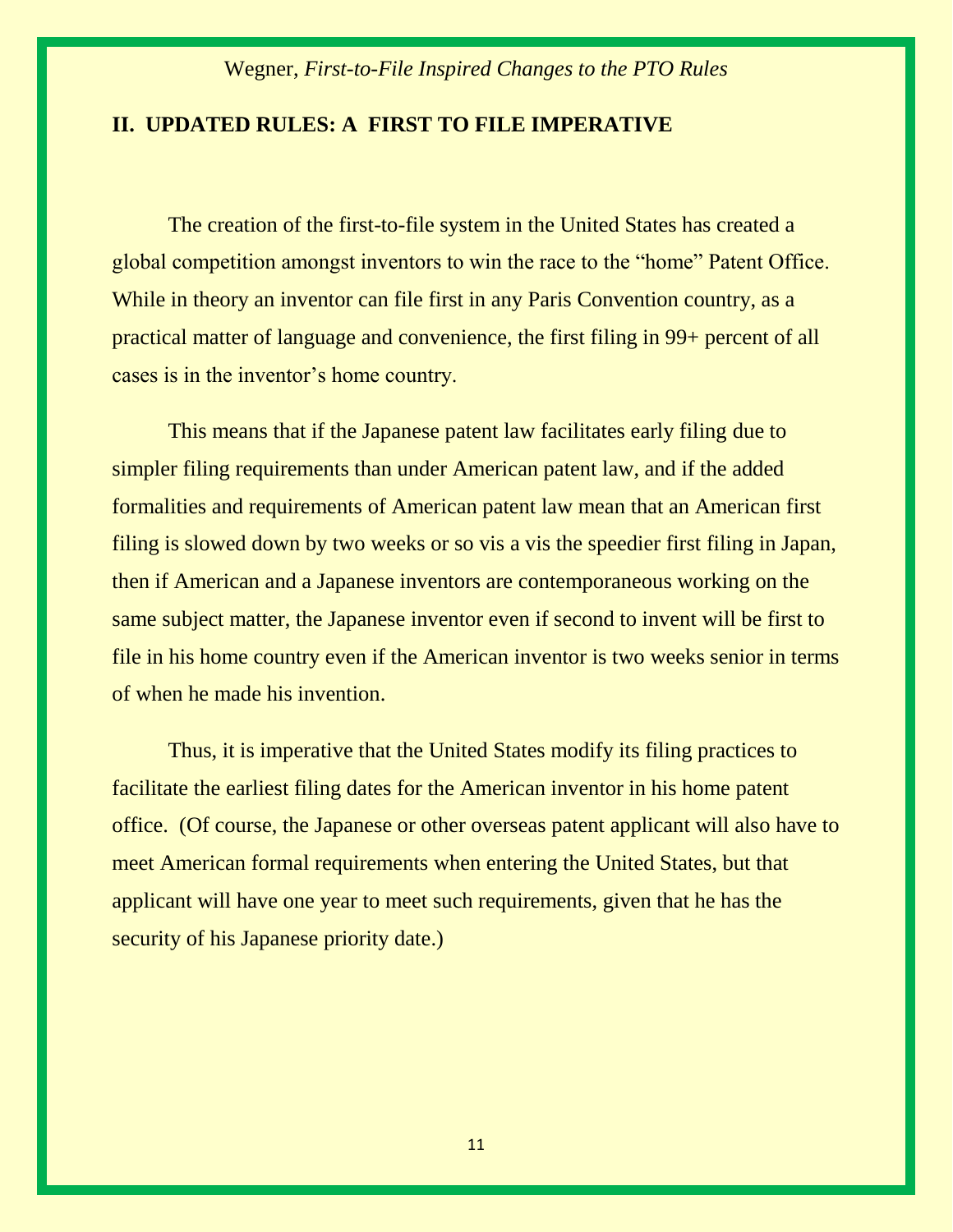Rule 73 is entirely redrafted under the current proposal:

# **Proposed 37 CFR § 1.73,** *Summary of the Invention.*

"A brief summary of the invention may include the following features:

"(a) A specific definition of an element of the claimed invention may be provided in which case that specific definition shall trump any otherwise broader reasonable interpretation of that element.

"(b) A generic element in a claim shall be given an interpretation to cover the full scope of the meaning of that generic element; to emphasize the breadth of such generic element alternative exemplifications of such element maybe provided beyond any shown in the Detailed Description of the Invention.

"(c) a patentable element or patentable combination of elements under sections 102 and 103 of this title, where such patentable element or patentable combination is identified as an "inventive concept" shall negate any otherwise case law exclusion from patent-eligibility under section 101 of the statute.

(d) in the case of a an element which is a generic composition of matter, a recitation of a specific utility for such generic composition shall satisfy the requirement that such invention is useful under section 101 of the statute.

(e) an express disclaimer of the applicant's right under any patent against a third party that "experiments on" a patented invention.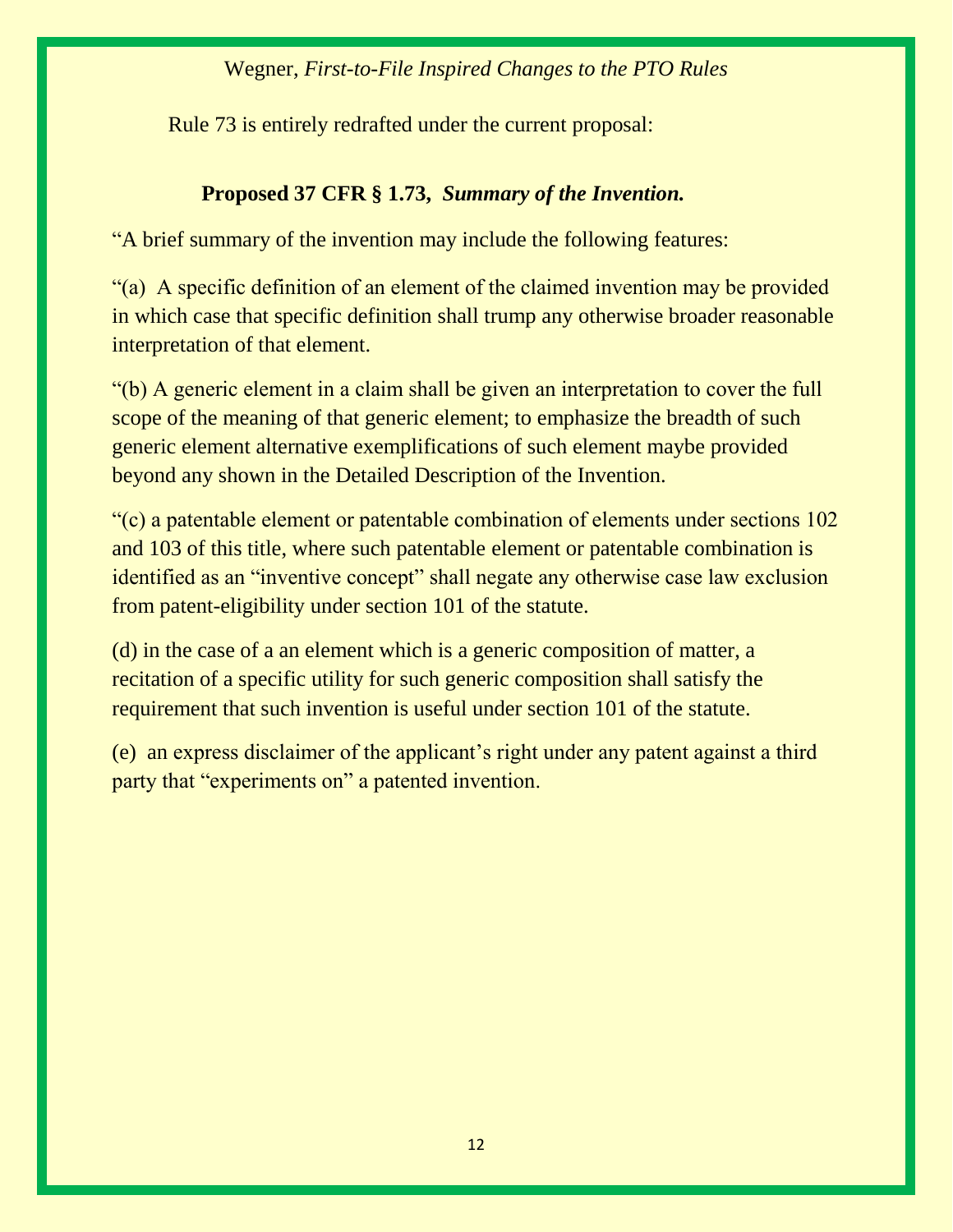The rule is repeated, here, showing the new language in **bold underlined** and the old text in *italics:*

"A brief summary of the invention **may involve the following features**  [*indicating its nature and substance, which may include a statement of the object of the invention, should precede the detailed description. Such summary should, when set forth, be commensurate with the invention as claimed and any object recited should be that of the invention as claimed*.**:** 

**"(a) A specific definition of an element of the claimed invention may be provided in which case that specific definition shall trump any otherwise broader reasonable interpretation of that element.**

**"(b) A generic element in a claim shall be given an interpretation to cover the full scope of the meaning of that generic element; to emphasize the breadth of such generic element alternative exemplifications of such element maybe provided beyond any shown in the Detailed Description of the Invention.**

**"(c) a patentable element or patentable combination of elements under sections 102 and 103 of this title, where such patentable element or patentable combination is identified as an "inventive concept" shall negate any otherwise case law exclusion from patent-eligibility under section 101 of the statute.**

**(d) in the case of a an element which is a generic composition of matter, a recitation of a specific utility for such generic composition shall satisfy the requirement that such invention is useful under section 101 of the statute.**

**(e) an express disclaimer of the applicant's right under any patent against a third party that "experiments on" a patented invention**.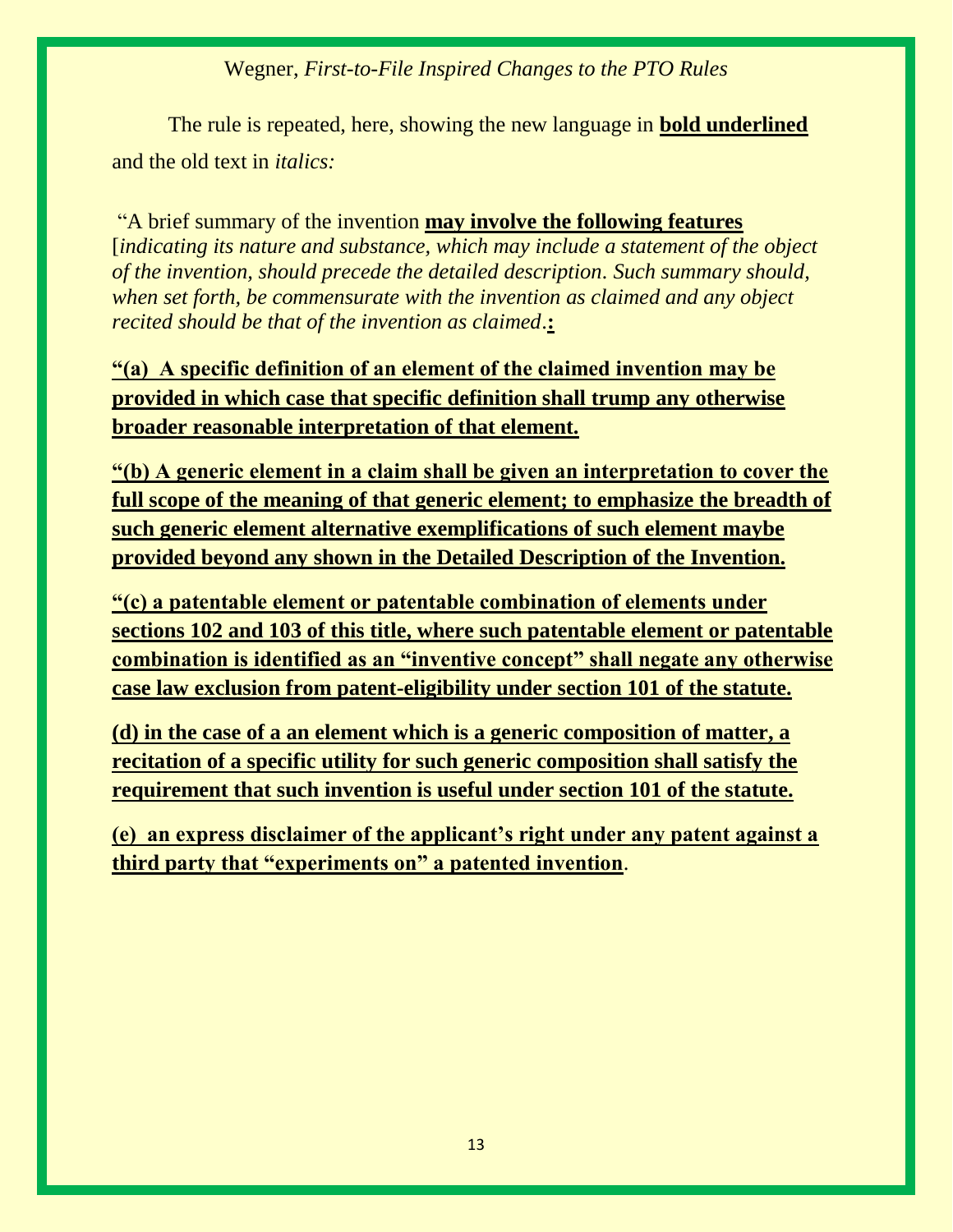# **III. NEW RULE 73(a): TRUMPING** *CUOZZO SPEED*

"A brief summary of the invention may involve the following features:

"(a) A specific definition of an element of the claimed invention may be provided in which case that specific definition shall trump any otherwise broader reasonable interpretation of that element."

Under *Cuozzo Speed Technologies, LLC v. Lee*, 136 S.Ct. 2131 (2016), the claimed invention for purposes of validity is given its "broadest reasonable interpretation". There may be, say, five elements in a claim, one of which is close to the prior art where the patentee would like to cabin the interpretation of that element to its literal wording or otherwise limit its scope. *Here,* the applicant is encouraged to *define* the element in a way to cabin a broader interpretation that would read on subject matter unpatentable over the prior art.

# **IV. NEW RULE 73(b): GENERIC COVERAGE FOR AN ELEMENT**

"A brief summary of the invention may involve the following features:

\* \* \*

"(b) A generic element in a claim shall be given an interpretation to cover the full scope of the meaning of that generic element; to emphasize the breadth of such generic element alternative exemplifications of such element maybe provided beyond any shown in the Detailed Description of the Invention."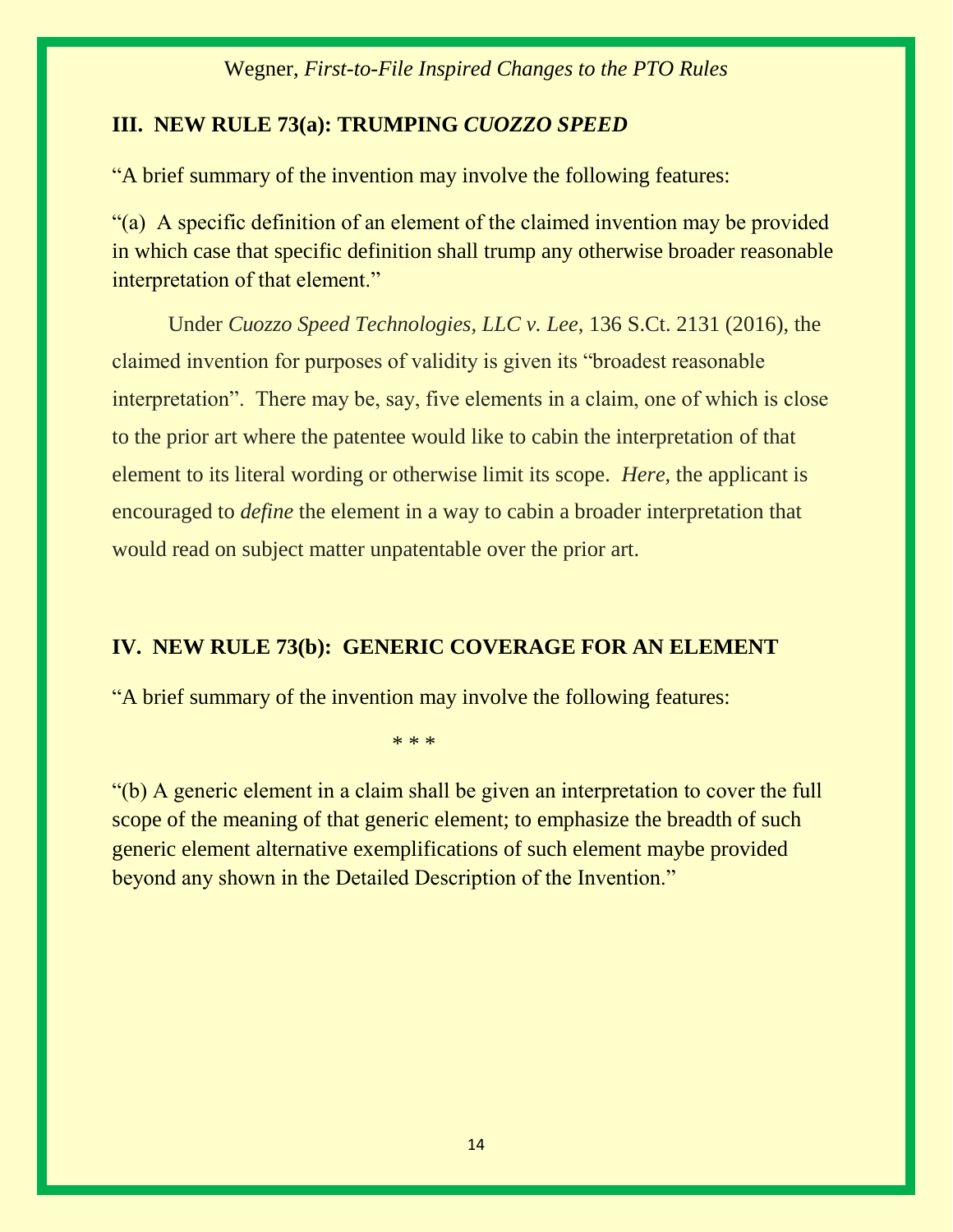Where an applicant has multiple examples of a claimed invention but a particular element is identical in each example, here, recitation in the *Summary of the Invention* may include alternate embodiments to exemplify the element and lead to a broader interpretation of that element beyond the exemplified element.

### **V. NEW RULE 73(c) "INVENTIVE CONCEPT'**

"A brief summary of the invention may involve the following features:

\* \* \*

"(c) a patentable element or patentable combination of elements under sections 102 and 103 of this title, where such patentable element or patentable combination is identified as an "inventive concept" shall negate any otherwise case law exclusion from patent-eligibility under section 101 of the statute."

Recent Supreme Court case law has excluded from patent-eligibility inventions within the literal wording of Section 101 (e.g., "process") but which are nevertheless excluded on the basis of case law exceptions to patent-eligibility, namely, "laws of nature, natural phenomena, and abstract ideas.". However, such recent case law has said that if there is an "inventive concept" as to the claimed subject matter, then the claimed invention is patent-eligible despite the case law exceptions.

Supreme Court case law has been difficult to understand in this area as at least on case has found that the invention with all its claim elements *is* patenteligible, *Diamond v. Diehr,* 450 U.S. 175 (1981), while more recent cases have dissected claims into their constituent elements to reach a conclusion that the claimed invention lacks an "inventive concept".

15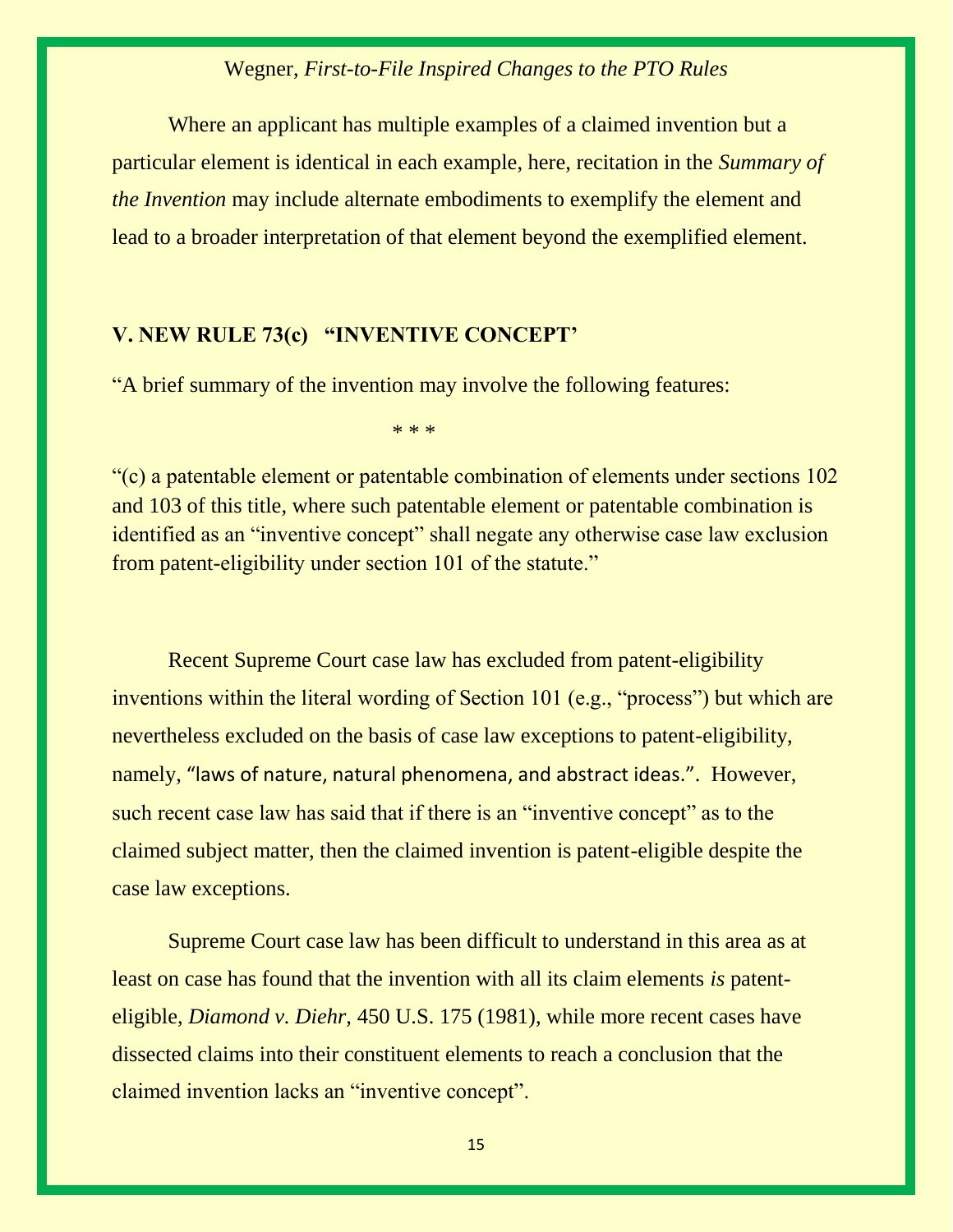Under the proposed rule, an applicant can *identify* a combination or subcombination of elements within the generic claim as the "inventive concept".

An "inventive concept" to distinguish the claimed invention from the prior art may take several forms. Most common is the absence of a *motivation* to combine several prior art references, as explained by Circuit Judge Linn in *In re [Kahn](https://1.next.westlaw.com/Document/Id8675ed8b9a011dab6b19d807577f4c3/View/FullText.html?listSource=Search&navigationPath=Search%2fv3%2fsearch%2fresults%2fnavigation%2fi0ad7403600000159f20c694ba86f85e3%3fNav%3dCASE%26fragmentIdentifier%3dId8675ed8b9a011dab6b19d807577f4c3%26startIndex%3d1%26contextData%3d%2528sc.Search%2529%26transitionType%3dSearchItem&list=ALL&rank=1&listPageSource=db75860ebbd15f5936fe6621ffe9b397&originationContext=docHeader&contextData=(sc.DocLink)&transitionType=Document&needToInjectTerms=False&enableBestPortion=True&docSource=07a918d568e54969b58ba4317afbd4ec)*, 441 F.3d 977 (Fed. Cir. 2006):

"A suggestion, teaching, or motivation to combine the relevant prior art teachings does not have to be found explicitly in the prior art, as

"'the teaching, motivation, or suggestion may be implicit from the prior art as a whole, rather than expressly stated in the references.... The test for an implicit showing is what the combined teachings, knowledge of one of ordinary skill in the art, and the nature of the problem to be solved as a whole would have suggested to those of ordinary skill in the art.'

"*In re Kotzab,* [217 F.3d 1365, 1370 \(Fed.Cir.2000\)](https://1.next.westlaw.com/Link/Document/FullText?findType=Y&serNum=2000394638&pubNum=0000506&originatingDoc=Id8675ed8b9a011dab6b19d807577f4c3&refType=RP&fi=co_pp_sp_506_1370&originationContext=document&transitionType=DocumentItem&contextData=(sc.Search)#co_pp_sp_506_1370) (internal citations omitted). However, rejections on obviousness grounds cannot be sustained by mere conclusory statements; instead, there must be some articulated reasoning with some rational underpinning to support the legal conclusion of obviousness. *See*  [*In re Lee,* 277 F.3d 1338, 1343–46 (Fed.Cir.2002)]; [*In re Rouffet,* [149 F.3d 1350,](https://1.next.westlaw.com/Link/Document/FullText?findType=Y&serNum=1998151226&pubNum=0000506&originatingDoc=Id8675ed8b9a011dab6b19d807577f4c3&refType=RP&originationContext=document&transitionType=DocumentItem&contextData=(sc.DocLink))  [1355-59 \(Fed.Cir.1998\)\]](https://1.next.westlaw.com/Link/Document/FullText?findType=Y&serNum=1998151226&pubNum=0000506&originatingDoc=Id8675ed8b9a011dab6b19d807577f4c3&refType=RP&originationContext=document&transitionType=DocumentItem&contextData=(sc.DocLink)). This requirement is as much rooted in the Administrative Procedure Act, which ensures due process and non-arbitrary decisionmaking, as it is in [§ 103.](https://1.next.westlaw.com/Link/Document/FullText?findType=L&pubNum=1000546&cite=35USCAS103&originatingDoc=Id8675ed8b9a011dab6b19d807577f4c3&refType=LQ&originationContext=document&transitionType=DocumentItem&contextData=(sc.Search)) *See id.* [at 1344](https://1.next.westlaw.com/Link/Document/FullText?findType=Y&serNum=2002081786&pubNum=0000506&originatingDoc=Id8675ed8b9a011dab6b19d807577f4c3&refType=RP&fi=co_pp_sp_506_1344&originationContext=document&transitionType=DocumentItem&contextData=(sc.Search)#co_pp_sp_506_1344)–45.

"In considering motivation in the obviousness analysis, the problem examined is not the specific problem solved by the invention but the general problem that confronted the inventor before the invention was made. *See, e.g., [Cross Med.](https://1.next.westlaw.com/Link/Document/FullText?findType=Y&serNum=2007407457&pubNum=0000506&originatingDoc=Id8675ed8b9a011dab6b19d807577f4c3&refType=RP&fi=co_pp_sp_506_1323&originationContext=document&transitionType=DocumentItem&contextData=(sc.Search)#co_pp_sp_506_1323)  [Prods., Inc. v. Medtronic Sofamor Danek, Inc.,](https://1.next.westlaw.com/Link/Document/FullText?findType=Y&serNum=2007407457&pubNum=0000506&originatingDoc=Id8675ed8b9a011dab6b19d807577f4c3&refType=RP&fi=co_pp_sp_506_1323&originationContext=document&transitionType=DocumentItem&contextData=(sc.Search)#co_pp_sp_506_1323)* 424 F.3d 1293, 1323 [\(Fed.Cir.2005\)](https://1.next.westlaw.com/Link/Document/FullText?findType=Y&serNum=2007407457&pubNum=0000506&originatingDoc=Id8675ed8b9a011dab6b19d807577f4c3&refType=RP&fi=co_pp_sp_506_1323&originationContext=document&transitionType=DocumentItem&contextData=(sc.Search)#co_pp_sp_506_1323) ('One of ordinary skill in the art need not see the identical problem addressed in a prior art reference to be motivated to apply its teachings.'); *[Ecolochem, Inc. v. S. Cal. Edison Co.,](https://1.next.westlaw.com/Link/Document/FullText?findType=Y&serNum=2000514532&pubNum=0000506&originatingDoc=Id8675ed8b9a011dab6b19d807577f4c3&refType=RP&fi=co_pp_sp_506_1372&originationContext=document&transitionType=DocumentItem&contextData=(sc.Search)#co_pp_sp_506_1372)* 227 F.3d 1361, 1372 (Fed.Cir.2000)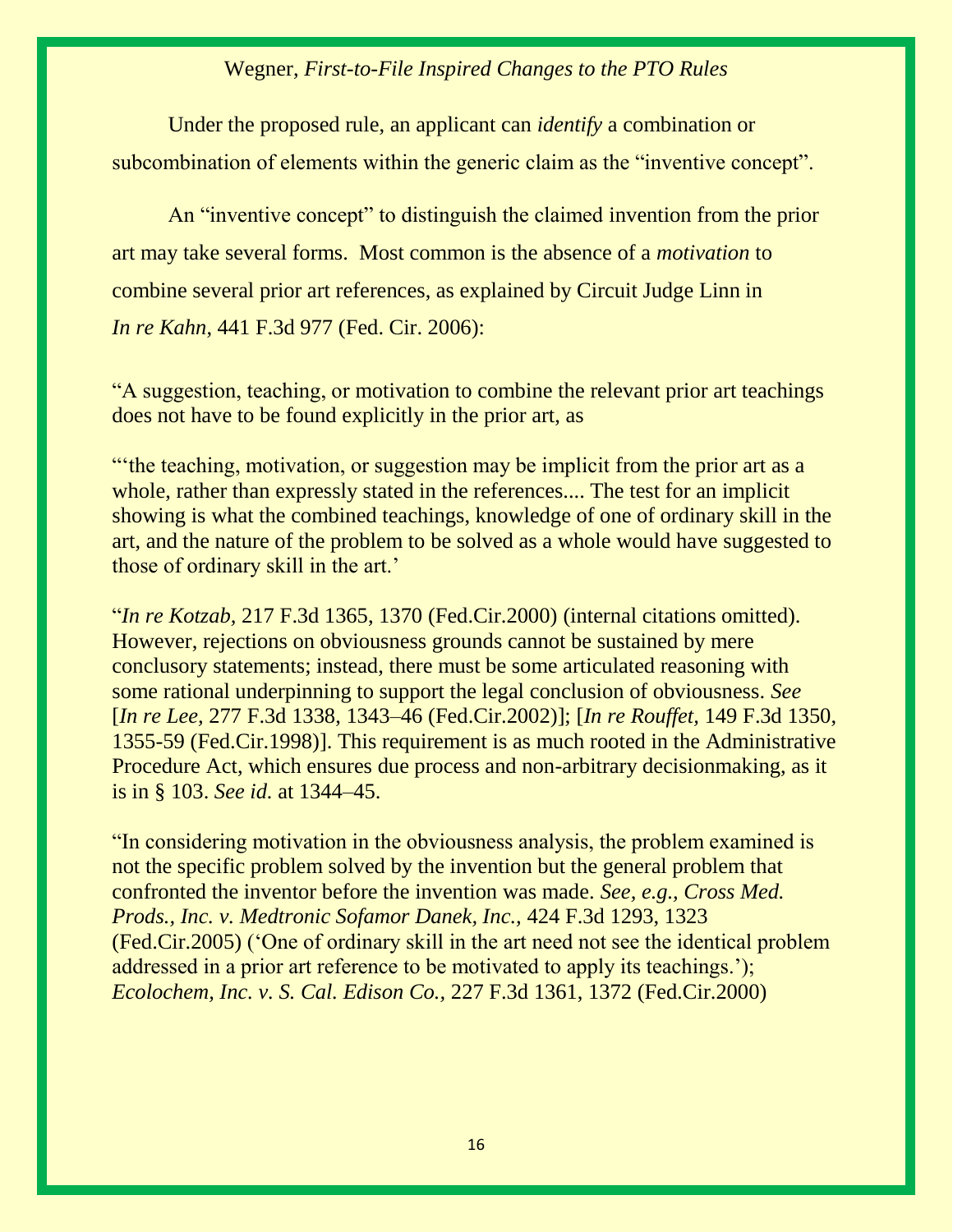('Although the suggestion to combine references may flow from the nature of the problem, '[d]efining the problem in terms of its solution reveals improper hindsight in the selection of the prior art relevant to obviousness.' ' (internal citation omitted) (quoting *[Monarch Knitting Mach. Corp. v. Sulzer Morat GmbH,](https://1.next.westlaw.com/Link/Document/FullText?findType=Y&serNum=1998072513&pubNum=0000506&originatingDoc=Id8675ed8b9a011dab6b19d807577f4c3&refType=RP&fi=co_pp_sp_506_881&originationContext=document&transitionType=DocumentItem&contextData=(sc.Search)#co_pp_sp_506_881)* [139 F.3d 877, 881 \(Fed.Cir.1998\)\)](https://1.next.westlaw.com/Link/Document/FullText?findType=Y&serNum=1998072513&pubNum=0000506&originatingDoc=Id8675ed8b9a011dab6b19d807577f4c3&refType=RP&fi=co_pp_sp_506_881&originationContext=document&transitionType=DocumentItem&contextData=(sc.Search)#co_pp_sp_506_881)); *In re Beattie,* [974 F.2d 1309, 1312](https://1.next.westlaw.com/Link/Document/FullText?findType=Y&serNum=1992156025&pubNum=0000350&originatingDoc=Id8675ed8b9a011dab6b19d807577f4c3&refType=RP&fi=co_pp_sp_350_1312&originationContext=document&transitionType=DocumentItem&contextData=(sc.Search)#co_pp_sp_350_1312)  [\(Fed.Cir.1992\)](https://1.next.westlaw.com/Link/Document/FullText?findType=Y&serNum=1992156025&pubNum=0000350&originatingDoc=Id8675ed8b9a011dab6b19d807577f4c3&refType=RP&fi=co_pp_sp_350_1312&originationContext=document&transitionType=DocumentItem&contextData=(sc.Search)#co_pp_sp_350_1312) ('[T]he law does not require that the references be combined for the reasons contemplated by the inventor.'); *[Princeton Biochemicals, Inc. v. Beckman](https://1.next.westlaw.com/Link/Document/FullText?findType=Y&serNum=2006765358&pubNum=0000506&originatingDoc=Id8675ed8b9a011dab6b19d807577f4c3&refType=RP&fi=co_pp_sp_506_1337&originationContext=document&transitionType=DocumentItem&contextData=(sc.Search)#co_pp_sp_506_1337)  Coulter, Inc.,* [411 F.3d 1332, 1337 \(Fed.Cir.2005\)](https://1.next.westlaw.com/Link/Document/FullText?findType=Y&serNum=2006765358&pubNum=0000506&originatingDoc=Id8675ed8b9a011dab6b19d807577f4c3&refType=RP&fi=co_pp_sp_506_1337&originationContext=document&transitionType=DocumentItem&contextData=(sc.Search)#co_pp_sp_506_1337) (characterizing the relevant inquiry as '[would] an artisan of ordinary skill in the art at the time of the invention, confronted by the same problems as the inventor and with no knowledge of the claimed invention, [ ] have selected the various elements from the prior art and combined them in the manner claimed'); *see also Graham*[ v. *[John Deere &](https://1.next.westlaw.com/Link/Document/FullText?findType=Y&serNum=1966112593&pubNum=0000708&originatingDoc=Id8675ed8b9a011dab6b19d807577f4c3&refType=RP&originationContext=document&transitionType=DocumentItem&contextData=(sc.Search))  Co.,,* [383 U.S. 1, 35 \(1966\)\]](https://1.next.westlaw.com/Link/Document/FullText?findType=Y&serNum=1966112593&pubNum=0000708&originatingDoc=Id8675ed8b9a011dab6b19d807577f4c3&refType=RP&originationContext=document&transitionType=DocumentItem&contextData=(sc.Search)) (characterizing the problem as involving mechanical closures rather than in terms more specific to the patent in the context of determining the pertinent prior art). Therefore, the 'motivation-suggestionteaching' test asks not merely what the references disclose, but whether a person of ordinary skill in the art, possessed with the understandings and knowledge reflected in the prior art, and motivated by the general problem facing the inventor, would have been led to make the combination recited in the claims. *See [Cross](https://1.next.westlaw.com/Link/Document/FullText?findType=Y&serNum=2007407457&pubNum=506&originatingDoc=Id8675ed8b9a011dab6b19d807577f4c3&refType=RP&fi=co_pp_sp_506_1321&originationContext=document&transitionType=DocumentItem&contextData=(sc.Search)#co_pp_sp_506_1321)  Med. Prods.,* [424 F.3d at 1321](https://1.next.westlaw.com/Link/Document/FullText?findType=Y&serNum=2007407457&pubNum=506&originatingDoc=Id8675ed8b9a011dab6b19d807577f4c3&refType=RP&fi=co_pp_sp_506_1321&originationContext=document&transitionType=DocumentItem&contextData=(sc.Search)#co_pp_sp_506_1321)–24. From this it may be determined whether the overall disclosures, teachings, and suggestions of the prior art, and the level of skill in the art—*i.e.,* the understandings and knowledge of persons having ordinary skill in the art at the time of the invention—support the legal conclusion of obviousness. *See [Princeton Biochemicals,](https://1.next.westlaw.com/Link/Document/FullText?findType=Y&serNum=2006765358&pubNum=0000506&originatingDoc=Id8675ed8b9a011dab6b19d807577f4c3&refType=RP&fi=co_pp_sp_506_1338&originationContext=document&transitionType=DocumentItem&contextData=(sc.Search)#co_pp_sp_506_1338)* 411 F.3d at 1338 (pointing to evidence supplying detailed analysis of the prior art and the reasons one of ordinary skill would have possessed the knowledge and motivation to combine)."<sup>5</sup>

 $\overline{a}$ 

<sup>5</sup> *[Kahn](https://1.next.westlaw.com/Document/Id8675ed8b9a011dab6b19d807577f4c3/View/FullText.html?listSource=Search&navigationPath=Search%2fv3%2fsearch%2fresults%2fnavigation%2fi0ad7403600000159f20c694ba86f85e3%3fNav%3dCASE%26fragmentIdentifier%3dId8675ed8b9a011dab6b19d807577f4c3%26startIndex%3d1%26contextData%3d%2528sc.Search%2529%26transitionType%3dSearchItem&list=ALL&rank=1&listPageSource=db75860ebbd15f5936fe6621ffe9b397&originationContext=docHeader&contextData=(sc.DocLink)&transitionType=Document&needToInjectTerms=False&enableBestPortion=True&docSource=07a918d568e54969b58ba4317afbd4ec)*, 441 F.3d aat 987-88.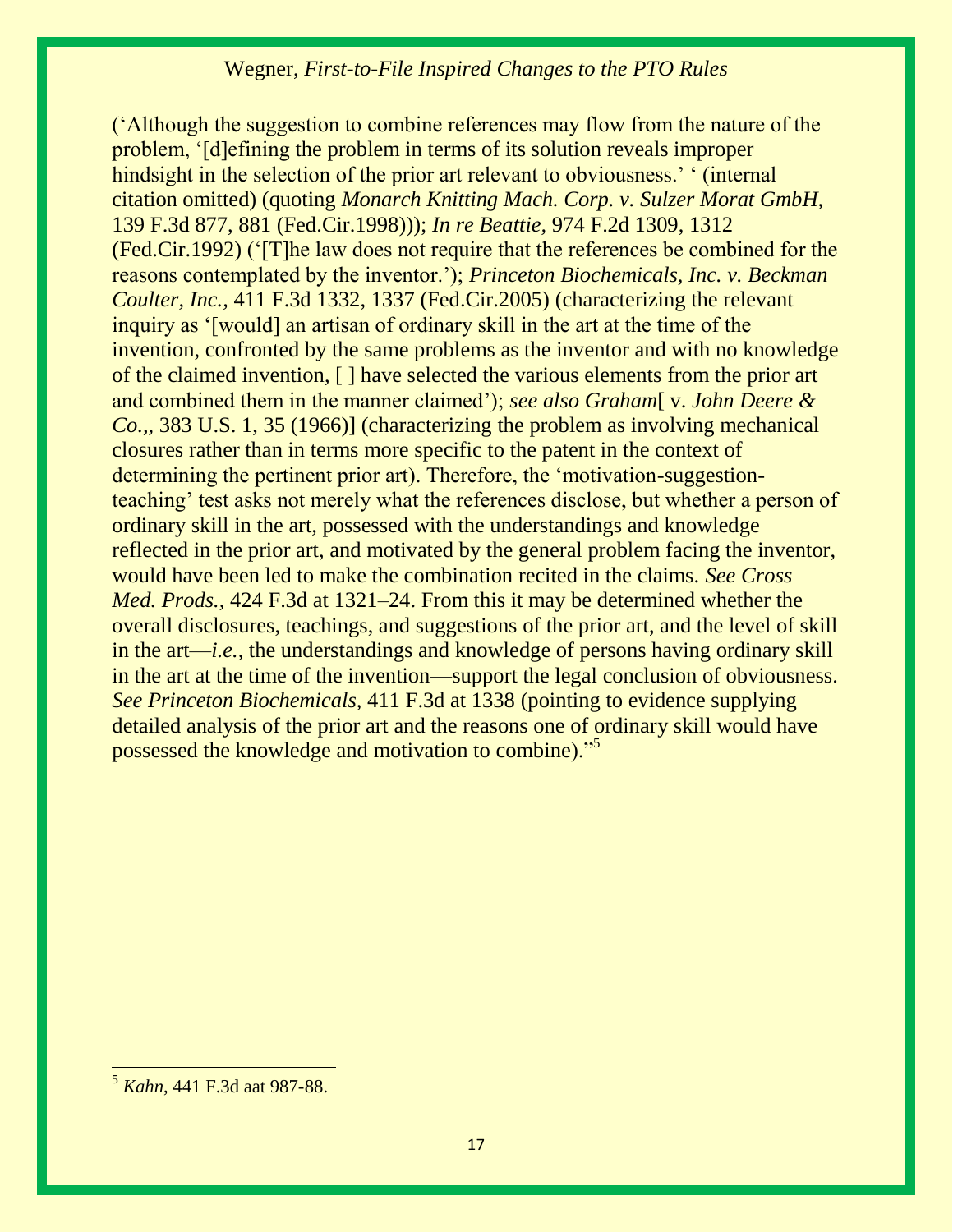# **VI. NEW RULE 73(d): GENERIC UTILITY**

"A brief summary of the invention may involve the following features:

\* \* \*

(d) in the case of a an element which is a generic composition of matter, a recitation of a specific utility for such generic composition shall satisfy the requirement that such invention is useful under section 101 of the statute."

The proposed rule is to encourage the practice in the case of an invention to a generic family of new chemical compounds that the applicant recite a *specific*  utility shared by all members of the family, absent which it is possible that the generic claim could be denied on the basis that not all of the claimed compounds are stated to possess a statutory utility

# **VII. NEW RULE 73(e): RIGHT TO EXPERIMENTAL USE**

"A brief summary of the invention may include the following features:

\* \* \*

(e) an express disclaimer of the applicant's right under any patent against a third party that "experiments on" a patented invention."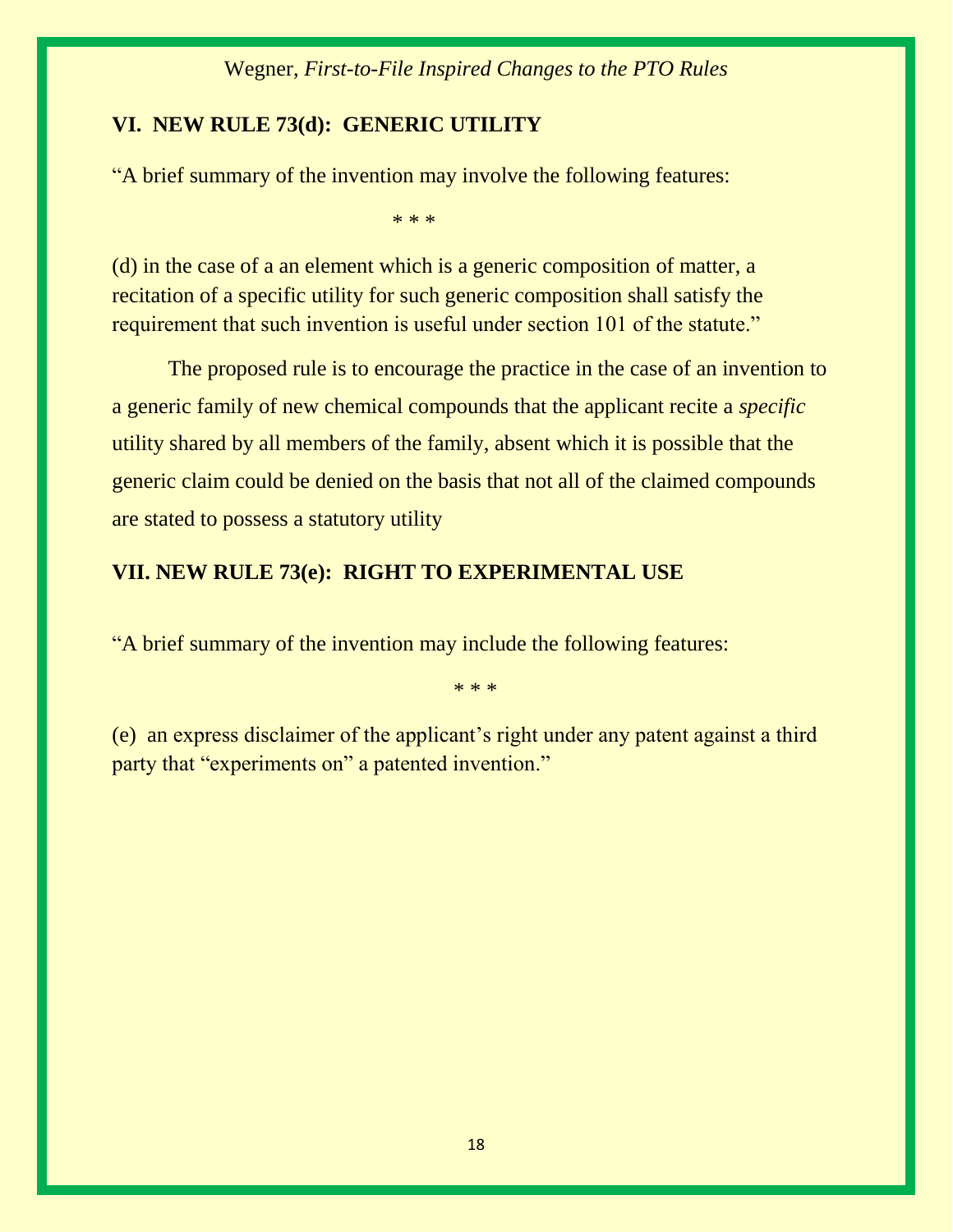# **A. A Split within the Judiciary**

"[T]he making of a patented machine to be an [act of infringement] must be the making with an intent to use for profit, and not for the mere purpose of philosophical experiment, or to ascertain the verity and exactness of the specification."

Hon. Joseph Story<sup>6</sup>

"[T]oo much patent protection can impede rather than 'promote the Progress of Science and useful Arts. ""

Hon. Stephen Breyer<sup>7</sup>

"Philosophical' or verification experiments \*\*\* do not constitute infringement; patents are awarded to facilitate the inventor's downstream commercialization of the invention, whereas the public's upstream research activities are believed not to interfere with that end-use."

Andrew S. Baluch $8<sup>8</sup>$ 

7 *Lab. Corp. of Am. Holdings v. Metabolite Labs., Inc.,* 548 U.S. 124, 126 (2006) (Breyer, J., dissenting from dismissal of writ as improvidently granted).

 6 *Sawin v. Guild*, 21 F.Cas. 554 (C.C.D. Mass. 1818) (No. 12,391) (Story, J.)(citing *Whittemore v. Cutter*, 29 F. Cas. 1120 (C.C.D.Mass.1813) (No. 17,600)(Story, J.)); *see also See also Byam v. Bullard*, 4 F.Cas. 934 (C.C.D. Mass. 1852) (No. 2,262) (Curtis, J.)("Mr. Justice Story, in *Whittemore v. Cutter* [Case No. 17,600], [ ] held that making a machine for a philosophical experiment, or to test the sufficiency of the specification, would not be an infringement; and in *Sawin v. Guild* [Id. 12,391], where he says the act must be with intent to deprive the patentees of some lawful profit; and also by Mr. Justice Patteson, in *Jones v. Pearce*, Webst. Pat. Cas. 125, where he excepts the making of a patented article for mere amusement, and not for profit. In these cases, inasmuch as there was supposed to be no damage, there was thought to be no action. \* \* \* [N]o sale was [an infringement] except one which would be within the terms of the grant contained in the letters-patent, which is a grant of an exclusive right to make, use, and vend to others to be used."); *Oxley v. Holden*, 141 E.R. 1327, 1340 (Common Bench 1860)("In *Jones v. Pearce*, 1 Webster's P.C. 121, the defendant had made a pair of wheels upon the principle of the plaintiff's patent: and in answer to a question from the jury, Patteson, J., said: "If he did actually make these wheels, his making them would be a sufficient infringement of the patent, *unless he merely made them for his own amusement, or as a model*.") (emphasis added; footnote deleted).

<sup>8</sup> Andrew S. Baluch, *Relating the Two Experimental Uses in Patent Law: Inventor's Negation and Infringer's Defense,* 87 B.U. L. Rev. 213, 232 (2007). A footnote at the end of this passage states that "[t]his is not the case with 'research tools' (such as a microscope) whose end-use is intended to facilitate experimentation on something else. See *Integra* [*[Lifesciences I, Ltd. v.](https://1.next.westlaw.com/Document/I15e1086689dc11d9b6ea9f5a173c4523/View/FullText.html?listSource=Search&navigationPath=Search%2fv3%2fsearch%2fresults%2fnavigation%2fi0ad740140000015626bb5187e527d465%3fNav%3dCASE%26fragmentIdentifier%3dI15e1086689dc11d9b6ea9f5a173c4523%26startIndex%3d1%26contextData%3d%2528sc.Search%2529%26transitionType%3dSearchItem&list=ALL&rank=1&listPageSource=652e164e8ea73ad28dbef0be64f4224c&originationContext=docHeader&contextData=(sc.Search)&transitionType=Document&needToInjectTerms=False&docSource=3fd71c5211814e59944028932d33f150)*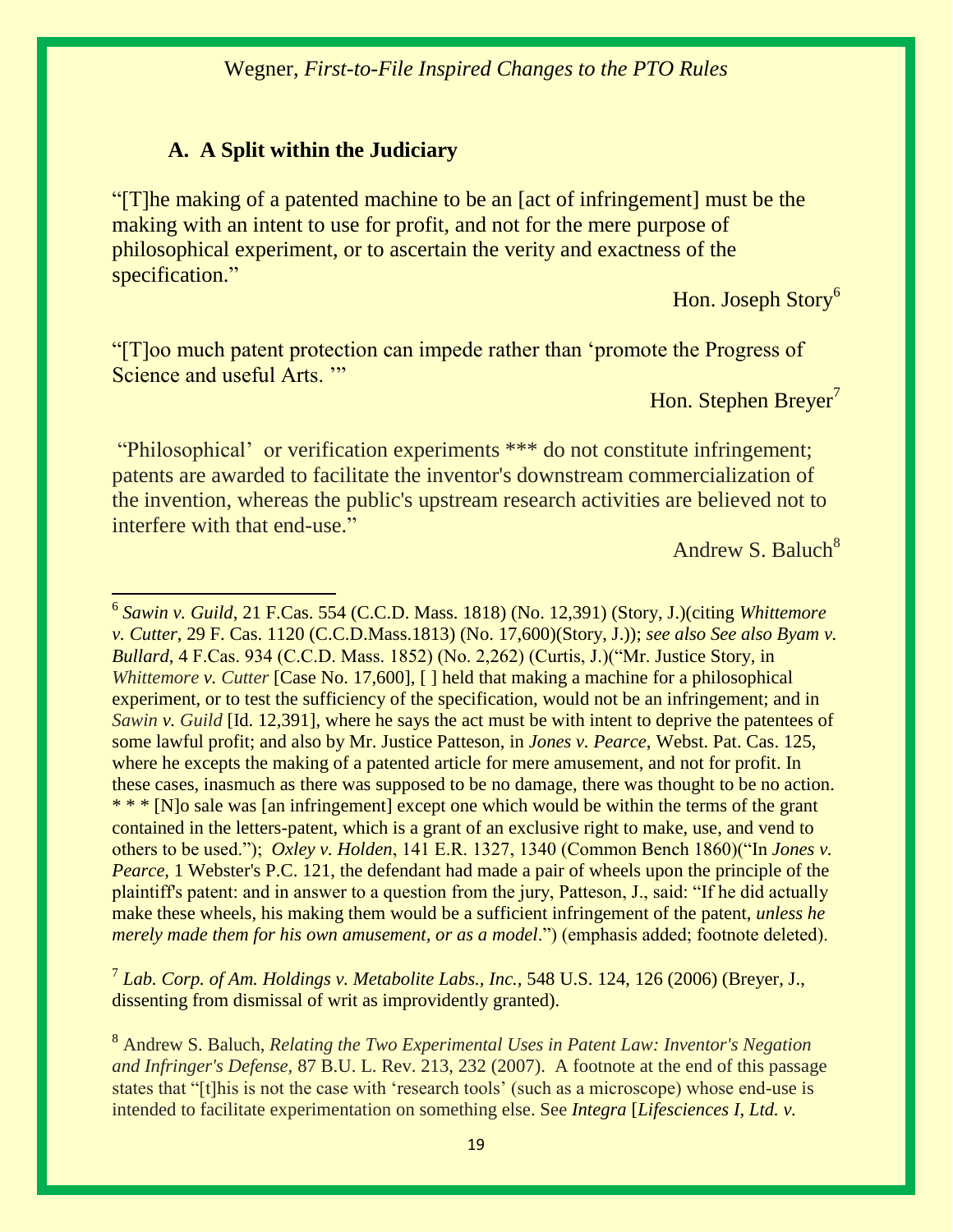There is a fundamental misunderstanding of the historic right to *experiment on* a patented invention which surely Promotes the Progress of the Useful Arts, e.g., the right to tinker with a patented microscope to see how that microscope operates and thus lead to improvements in that microscope. (This is distinguished from an infringing *experiment with* a patented invention, e.g., where a patented microscope is used to study a specimen with no thought to how the microscope operates or otherwise study the microscope itself.<sup>9</sup>)

# **B. Compelling a Federal Circuit** *En Banc* **Review**

 $\overline{a}$ 

The proposed rule is designed to compel the Federal Circuit to take a case *en banc* to resolve the historical split between Joseph Story versus Stephen Breyer. If the Federal Circuit follows the law as set forth by the late Joseph Story in a well reasoned opinion, there is the possibility that the Supreme Court would not grant *certiorari* to consider a holding that follows Story. If the Court were to grant *certiorari* then at least the matter would be concluded one way or the other: Without such review, we have the continued anti-patentee attitude of Justice Breyer that is no worse than a bad outcome at the Court.

*Merck KGaA*, 331 F.3d 860 (Fed. Cir. 2003)] (Newman, J., concurring in part and dissenting in part) ('Use of any existing tool in one's research is quite different from study of the tool itself.'); [Rebecca S. Eisenberg, *Patents and the Progress of Science: Exclusive Rights and Experimental Use*, 56 U. Chi. L. Rev. 1017, 1078 (1989)] (excluding from exemption the use of a patented invention 'with a primary or significant market among research users'); Janice M. Mueller, *[No](https://1.next.westlaw.com/Link/Document/FullText?findType=Y&serNum=0283347243&pubNum=1281&originatingDoc=I0aecae21197a11dc9209d68a20b39a3a&refType=LR&fi=co_pp_sp_1281_54&originationContext=document&transitionType=DocumentItem&contextData=(sc.Search)#co_pp_sp_1281_54)  ["Dilettante Affair": Rethinking the Experimental Use Exception to Patent Infringement for](https://1.next.westlaw.com/Link/Document/FullText?findType=Y&serNum=0283347243&pubNum=1281&originatingDoc=I0aecae21197a11dc9209d68a20b39a3a&refType=LR&fi=co_pp_sp_1281_54&originationContext=document&transitionType=DocumentItem&contextData=(sc.Search)#co_pp_sp_1281_54)  Biomedical Research Tools*[, 76 Wash. L. Rev. 1, 54-55 \(2001\)](https://1.next.westlaw.com/Link/Document/FullText?findType=Y&serNum=0283347243&pubNum=1281&originatingDoc=I0aecae21197a11dc9209d68a20b39a3a&refType=LR&fi=co_pp_sp_1281_54&originationContext=document&transitionType=DocumentItem&contextData=(sc.Search)#co_pp_sp_1281_54) (proposing a 'reach-through' royalty approach to experimental uses with research tools)."

 $9$  Perhaps the best explanation of the distinction between a noninfringing "experimentation on" a patented invention and an infringing "experimentation with" a patented invention has been provided by Professor Mueller, *supra.*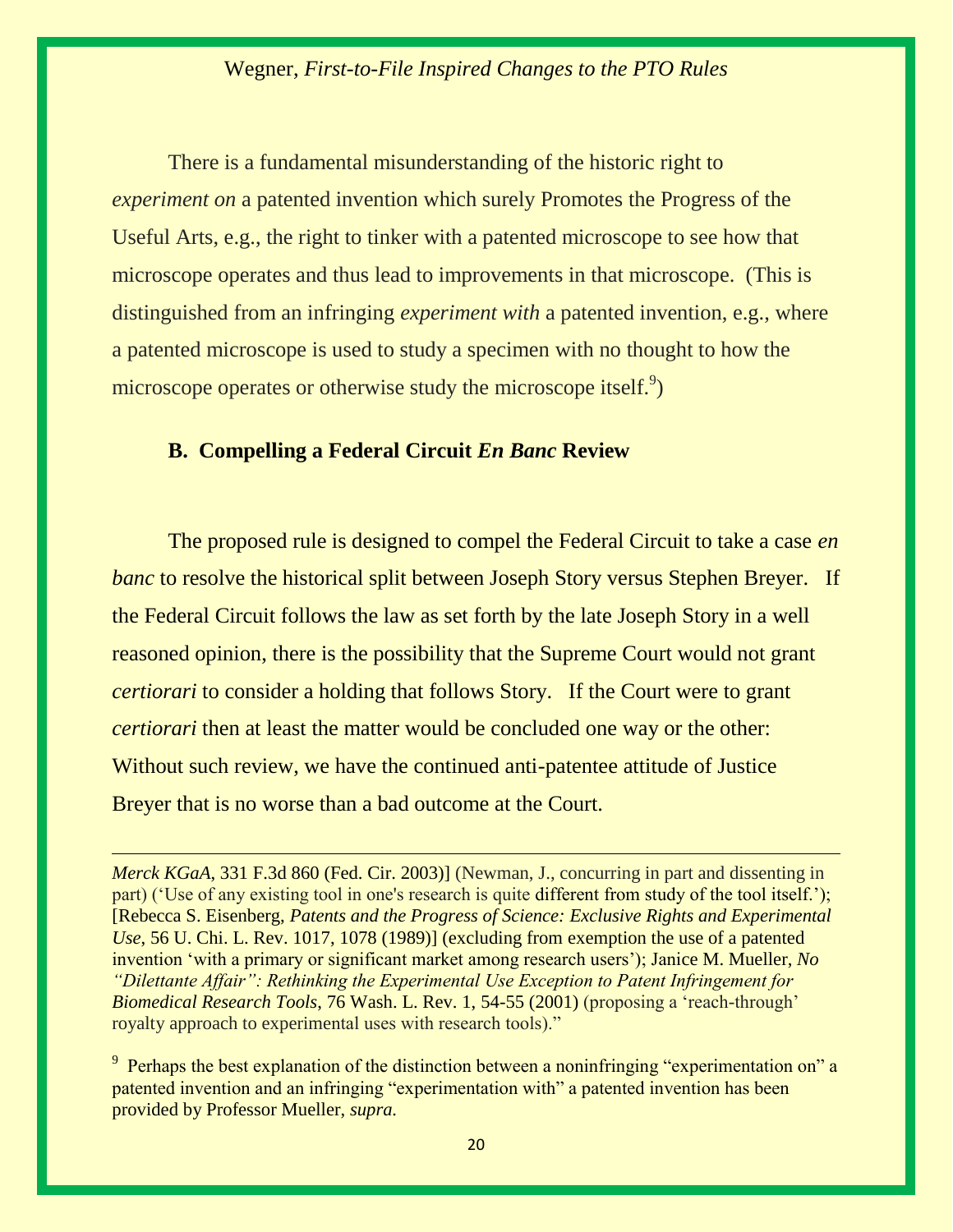Anyone having any doubt about the need to clarify the right to experiment "on" a patented invention should read the important work of Professor Karshtedt.<sup>10</sup> He explains that Justice Breyer's article, "*The Uneasy Case*[,] demonstrates [his] grave concerns with the effect of intellectual property rights on the dissemination of information. In addition, although this work was focused on copyright, it is clear that he saw patents as even more pernicious because they protect 'ideas,' as opposed to merely expression".<sup>11</sup> The missing piece in the Breyer analysis is a recognition of Justice Story's view that patent rights can coexist with the right to experiment "on" a patented invention.

# **C. The Theoretical Nature of "Too Much" Patent Protection**

The Breyer warning about "too much" patent protection does not translate from his copyright-based jurisprudence even disregarding the Story line of experimental use case law: First, patent based research is most generally focused on innovation creation starting from the very *specific point* of a patented invention. Second, neither is the Breyer concern over "too much" protection realistic insofar as major industry is concerned: An American based multinational can avoid U.S. patent rights altogether by conducting research in, e.g., Germany, Japan or China outside the scope of the U.S. patent – and in any event where national patent laws

<sup>10</sup> [Dmitry Karshtedt,](https://1.next.westlaw.com/Link/Document/FullText?findType=h&pubNum=176284&cite=0457348401&originatingDoc=I4cb9e659c71911e698dc8b09b4f043e0&refType=RQ&originationContext=document&transitionType=DocumentItem&contextData=(sc.Default)) *Photocopies, Patents, and Knowledge Transfer: "The Uneasy Case" of Justice Breyer's Patentable Subject Matter Jurisprudence,* 69 Vand. L. Rev. 1739 (2016)(discussing Stephen Breyer, *The Uneasy Case for Copyright: A Study of Copyright in Books, Photocopies, and Computer Programs*, 84 Harv. L. Rev. 281, 316-18 (1970)).

 $\overline{a}$ 

<sup>11</sup> *[Id.](https://1.next.westlaw.com/Link/Document/FullText?findType=h&pubNum=176284&cite=0457348401&originatingDoc=I4cb9e659c71911e698dc8b09b4f043e0&refType=RQ&originationContext=document&transitionType=DocumentItem&contextData=(sc.Default))*,69 Vand. L. Rev. at 1751 (footnote omitted)(discussing Stephen Breyer, *The Uneasy Case for Copyright: A Study of Copyright in Books, Photocopies, and Computer Programs*, 84 Harv. L. Rev. 281 (1970)).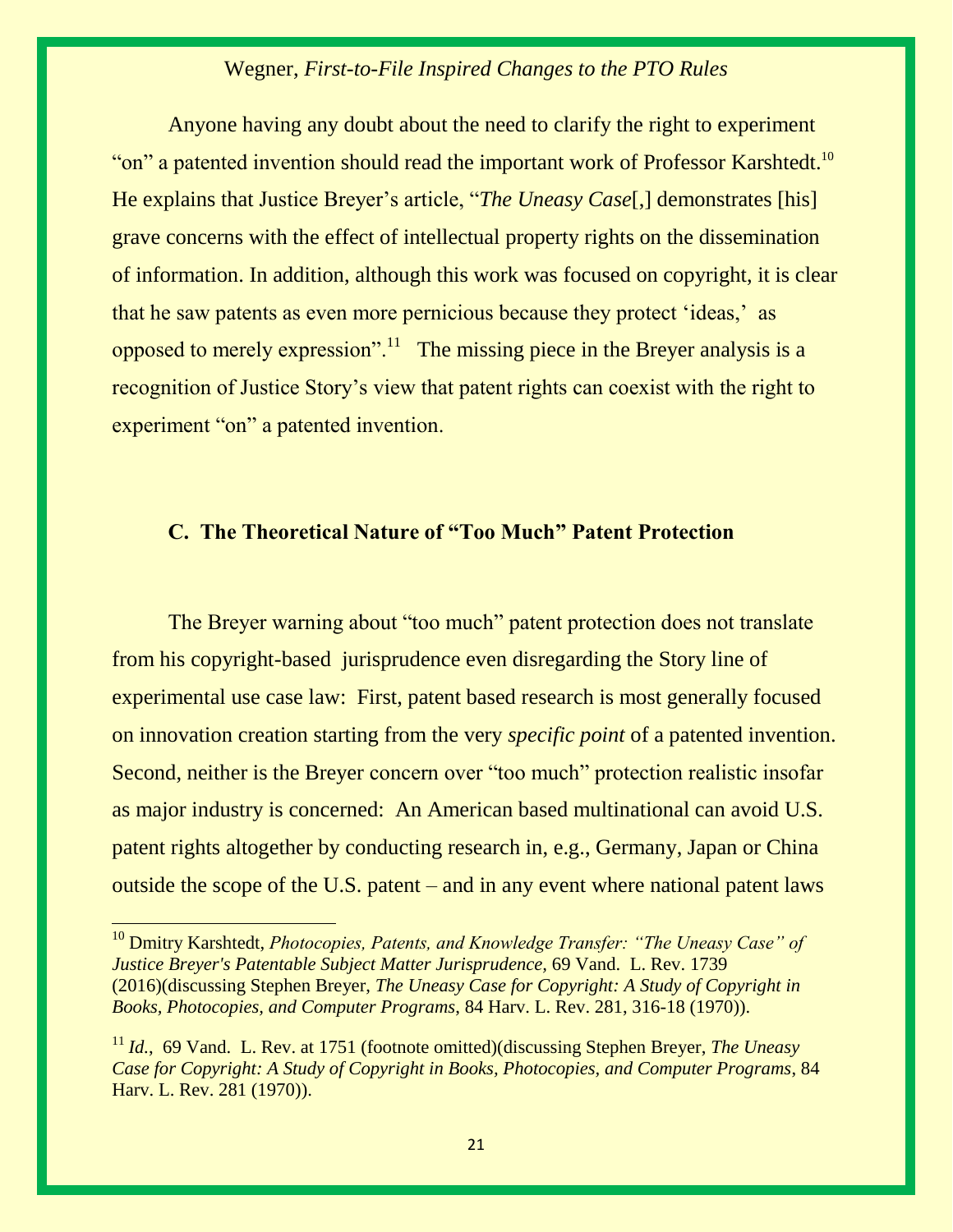permit experimental use of a patented invention: The results of such research can then be imported back to the United States without patent infringement.<sup>12</sup>

#### **VIII. ELIMINATION OF OUTDATED PROVISIONS**

### **A. Rule 73 -- Proper Statutory Basis Until 65 Years Ago**

"Rule 73" is a new home for dealing principally with features of a generic invention. The current content of Rule 73 has roots to principles derived from English law, which is seen from a case nearly 200 years ago when Justice Joseph Story explained that the origins of the requirement for the "nature of the invention." *Earle v. Sawyer,* 8 F.Cas. 254, 257 (C.C.Mass. 1825) (No. 4,247)  $(Story, J.)(T]$ he law of patents in England \* \* \* required [ ] a proviso in every grant \*\*\* particularly to describe and ascertain the nature of the invention \* \* \*.").

Rule 73 until now has been directed to a disclosure of the "nature and substance" of an invention, an historic statutory requirement that has not been a part of the patent law for sixty-five (65) years. Thus, the Rule 73 requirements in the existing statute have been entirely eliminated in the proposed new rule.

As explained in *Aro Mfg. Co. v. Convertible Top Replacement Co.*, 365 U.S. 336, 350 n.5 (1961), , the 1952 Patent Act provided an express statutory definition

<sup>12</sup> *Bayer AG v. Housey Pharmaceuticals, Inc.,* 340 F.3d 1367, 1378 (Fed. Cir. 2003)(Dyk, J.)(interpreting 35 USC § 271(g))("[To constitute patent infringement, t]he process [used offshore] must be used directly in the manufacture of the product, and not merely as a predicate process to identify the product to be manufactured. A drug product, the characteristics of which were studied using the claimed research processes, therefore, is not a product 'made by' those claimed processes."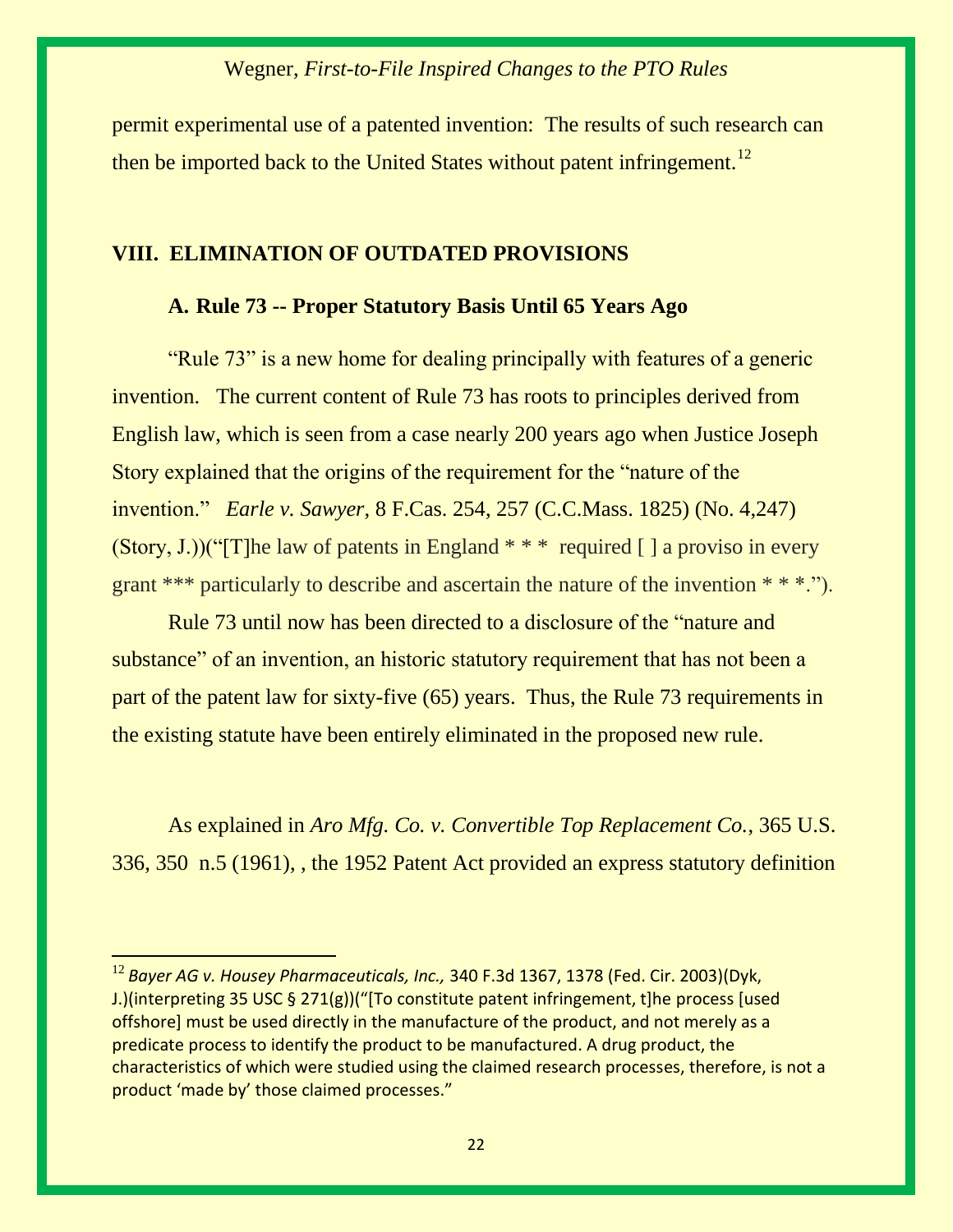of infringement as 35 U.S.C.A. § 271(a). Regarding prior law, the Court in *Aro*  explained that:

"Although there was no statutory provision defining infringement prior to [the 1952 Patent Act], the definition [of infringement] adopted is consonant with the long-standing statutory prescription of the terms of the patent grant, which was contained in § 4884 of the Revised Statutes as follows:

"'Every patent shall contain a short title or description of the invention or discovery, *correctly indicating its nature and design*, and a grant to the patentee \* \* \* of the exclusive right to make, use, and vend the invention or discovery throughout the United States \* \* \*"' (Emphasis supplied [by the Court].)

This provision is now contained without substantial change in 35 U.S.C. § 154, 35 U.S.C.A. § 154.

*Aro*, 365 U.S. at 350 n.5 (emphasis supplied in part by the Court and by this writer). Quoting the words of the late Pasquale J. Federico, up through the eve of the effective date of the 1952 Patent Act, the statute required "a … description of the invention … correctly stating its nature and design." P. J. Federico, *Commentary on the New Patent Act* [1954]*, reproduced at* 75 J. Pat. And Trademark Off. Soc'y 161, 201-02 (1993). But, the statutory basis for the "nature" and "design" disclosure requirement ceased with the effective date of the 1952 Patent Act: "The old statute [before the 1952 Patent Act] required 'a short title or description of the invention or discovery, correctly stating its nature and design'; this has been shortened to 'a short title of the invention' since the title is of no legal significance." *Id.*